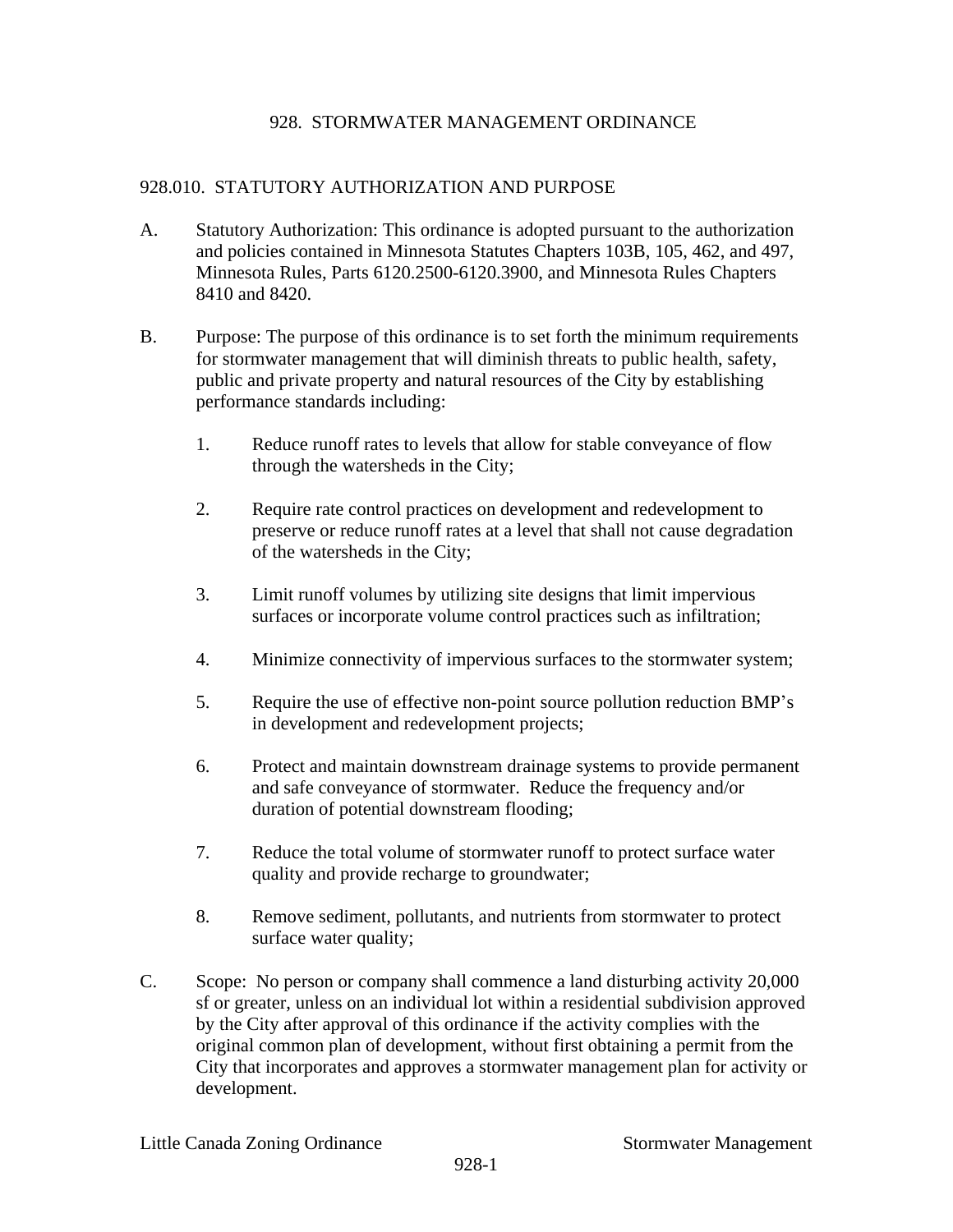D. Definitions: Unless specifically defined below, words or phrases used in this Chapter shall be interpreted so as to give them the same meaning as they have in common usage and to give this Chapter its most reasonable application. For the purpose of this Chapter, the words "must" and "shall" are mandatory and not permissive. All distances, unless otherwise specified, shall be measured horizontally. As used in this Chapter, words and terms shall have the meanings ascribed to them in Appendix B.

# 928.020. STORMWATER MANAGEMENT

The following standards shall apply to all developments and redevelopments within the City:

- A. Stormwater Management Plan. Every applicant for a building permit that involves disturbing 20,000 sq. ft. of land, subdivision approval, or a permit to allow land disturbing activities must submit a stormwater management plan to the City. No building permit, subdivision approval, or permit to allow land disturbing activities shall be issued until approval of this plan. All plans shall be consistent with National Pollution Discharge Elimination Permit (NPDES) requirements, and the filing or approval requirements of relevant Watershed Districts, Watershed Management Organizations, Soil and Water Conservation Districts, or other regulatory bodies.
	- 1. General Policy on Stormwater Runoff Rates Site plans for new development and redevelopment involving 20,000 sf or more of disturbance of any kind will be assessed for stormwater quantity control and stormwater quality management. The general policy on stormwater runoff rates is to reduce the impacts of development by maintaining predevelopment hydrological conditions or improving conditions to positively affect the downstream watershed.
	- 2. Stormwater Management Plan Requirements The minimum requirements of the Stormwater Plan shall be consistent with the most recent version of the Minnesota Pollution Control Agency's NPDES Construction Permit Requirements
		- a. Identification and description
			- (1) Project name;
			- (2) Project type (residential, commercial, industrial, road construction, or other);
			- (3) Project location;
			- (4) County parcel identification number (legal description);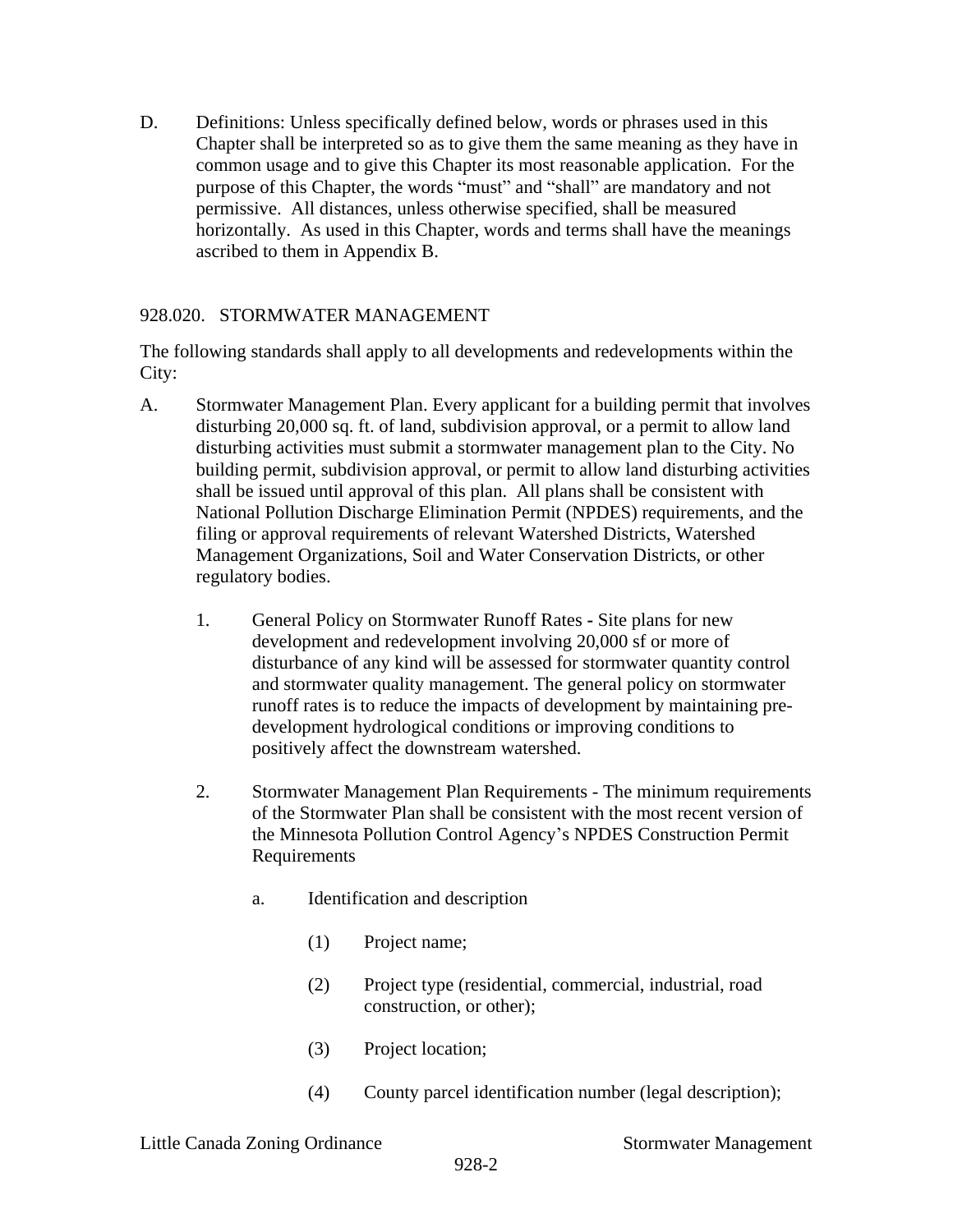- (5) Names and addresses of the record owner, developer, land surveyor, engineer, designer of the plat, and any agents, contractors, and subcontractors who will be responsible for project implementation;
- (6) Identification of the entity responsible for long term maintenance of the project. This includes a maintenance plan and schedule for all permanent stormwater practices;
- (7) Phasing of construction with estimated start date, time frames and schedules for each construction phase, and completion date;
- (8) Copies of permits or permit applications required by any other governmental entity or agencies including mitigation measures required as a result of any review for the project (e.g. wetland mitigation, EAW, EIS, archaeology survey, etc.)
- b. Existing Conditions A complete site plan and specifications, signed by the person who designed the plan shall be drawn to an easily legible scale, shall be clearly labeled with a north arrow and a date of preparation, and shall include, at a minimum, the following information:
	- (1) Project map An 8.5 by 11 inch United States Geological Survey (USGS) 7.5 minute quad or equivalent map indicating site boundaries and existing elevations.
	- (2) Property lines and lot dimensions.
	- (3) Existing zoning classifications for land within and abutting the development, including shoreland, floodway, flood fringe, or general floodplain, and other natural resource overlay districts.
	- (4) All buildings and outdoor uses including all dimensions and setbacks.
	- (5) All public and private roads, interior roads, driveways and parking lots.
	- (6) Identify all natural and artificial water features (including drain tiles) on site and within 1/2 mile of project boundary, including, but not limited to lakes, ponds, streams (including intermittent streams), and ditches. Show ordinary high water marks of all navigable waters, 100-year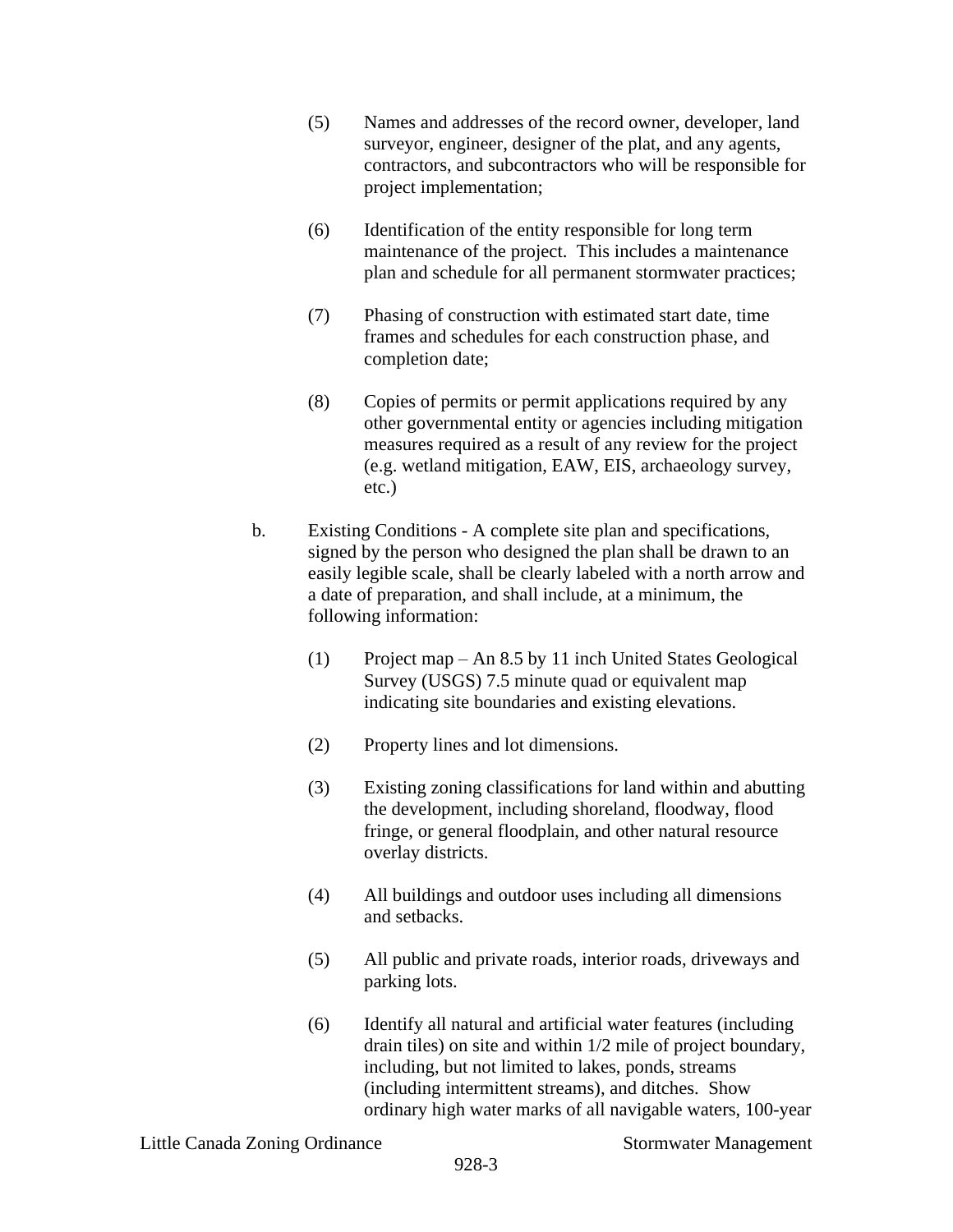flood elevations and delineated wetland boundaries, if any. If not available, appropriate flood zone determination or wetland delineation, or both, may be required at the applicant's expense.

- (7) Map of watershed drainage areas, soil types, infiltration rates, depth to bedrock, and depth to seasonal high water table.
- (8) Steep slopes where areas of 12% or more existing over a distance for 50 feet or more.
- (9) Bluff areas where the slope rises at least 25 feet above the toe of the bluff and the grade of the slope from the toe of the bluff to a point 25 feet or more above the toe of the bluff averages 30% or greater.
- (10) Wooded area and tree survey as defined by the zoning authority.
- (11) Agricultural Land preservation area(s), County Biological Survey sites, or other officially designated natural resource.
- (12) Hydrologic calculations for volume runoff, velocities, and peak flow rates by watershed, for the 2.0-yr, 10-yr, and 100-yr 24-hour storm events. These shall include:
	- (a) Pre-existing peak flow rates.
	- (b) Assumed runoff curve numbers.
	- (c) Time of concentration used in calculations.
	- (d) If a flood insurance study has been done by the National Flood Insurance Program, the 100-year flood elevation with and without the floodway.
- (13) Bankfull discharge rate (1.5 year recurrence interval) of creek or stream if there is a waterway on the site or if the site discharges directly to the waterway.
- c. Proposed Conditions A complete site plan and specifications, signed by the person who designed the plan shall be drawn to an easily legible scale, shall be clearly labeled with a north arrow and a date of preparation, and shall include, at a minimum, the following information: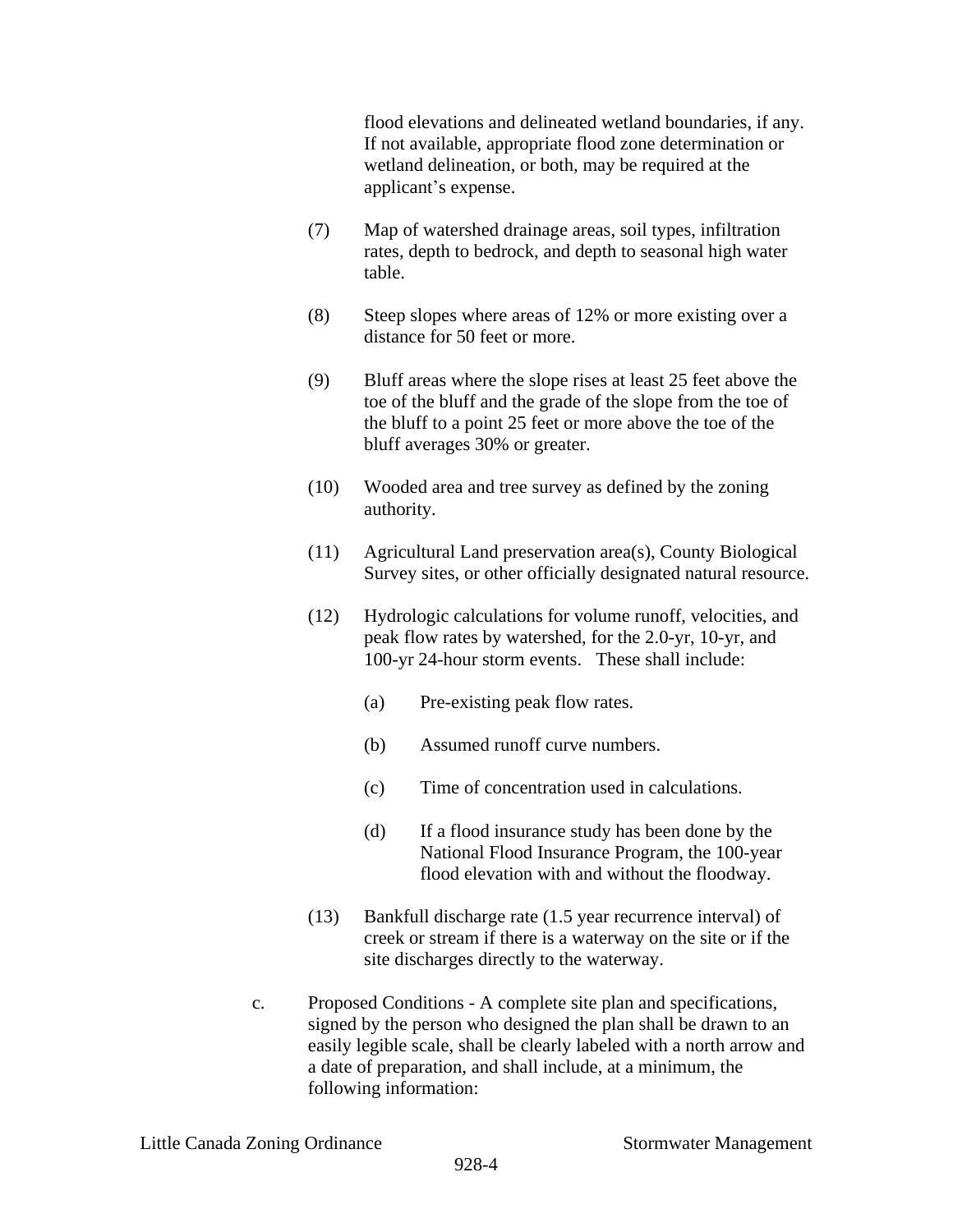- (1) Project map An 8.5 by 11 inch United States Geological Survey (USGS) 7.5 minute quad or equivalent map indicating site boundaries, proposed elevations, and areas not to be disturbed;
- (2) Property lines and lot dimensions of plat.
- (3) The dimensions and setbacks of all buildings and easements.
- (4) The location and area of all proposed impervious surfaces including public and private roads, interior roads, driveways, parking lots, pedestrian ways, and rooftops. Show all traffic patterns and types of paving and surfacing materials.
- (5) Location, size, and approximate grade of proposed public sewer and water mains.
- (6) Elevations, sections, profiles, and details as needed to describe all natural and artificial features of the project.
- (7) Identify all natural and artificial water features on site and within 1/2 mile of project boundary, including, but not limited to lakes, ponds, streams (including intermittent streams), and ditches. Show ordinary high water marks of all navigable waters, 100-year flood elevations and delineated wetland boundaries, if any. If not available, appropriate flood zone determination or wetland delineation, or both, may be required at the applicant's expense.
- (8) Hydrologic calculations for volume runoff, velocities, and peak flow rates by watershed, for the 2.0-yr, 10-yr, and 100-yr 24-hour storm events. These shall include:
	- (a) Pre and Post construction peak flow rates
	- (b) Assumed runoff curve numbers.
	- (c) Time of concentration used in calculations.
	- (d) If a flood insurance study has been done by the National Flood Insurance Program, the 100-year flood elevation with and without the floodway.
- (9) Hydrologic calculations documenting pollution reduction of 90% total suspended solids removal for new construction and 45% total suspended solids removal for redevelopment sites from the runoff generated by a NURP water quality storm (2.5" rainfall).
- (10) Bankfull discharge rate (1.5 year recurrence interval) of creek or stream if there is a waterway on the site or if the site discharges directly to the waterway.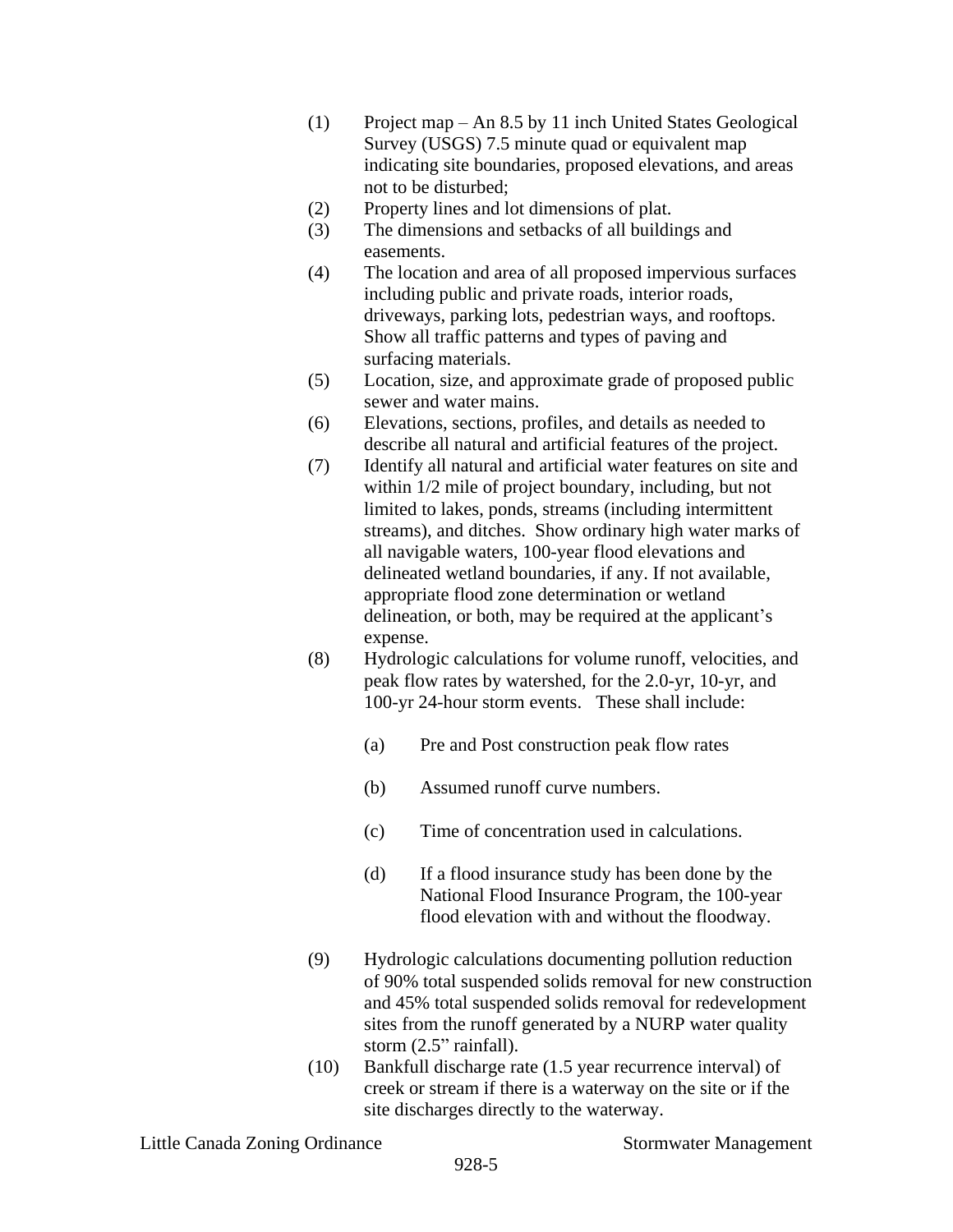- (11) Locations of all stormwater management practices, infiltration areas, and areas not to be disturbed during construction
- (12) Steep slopes where areas of 12% or more existing over a distance for 50 feet or more.
- (13) Location of temporary sedimentation basins If more than 10 acres are disturbed and drained to a single point of discharge temporary sediment basins must be installed, however, if the site has sensitive features as determined by the City or the potential of off site impacts, then temporary sediment basins must be installed to protect the resource. This is determined on a site by site basis. When site restrictions do not allow for a temporary sediment basin, equivalent measures such as smaller basins, check dams, and vegetated buffer strips can be included.
- (14) Location and engineered designs for structural stormwater management practices including stormwater treatment devices that remove oil and floatable material (e.g., basin outlets with submerged entrances).
- (15) Normal water level, high water level, and emergency overflow elevations for the site.
- (16) Floodway and flood fringe boundary, if available.
- d. All proposed stormwater practices, hydrologic models, and design methodologies shall be reviewed by City and certified for compliance by the City in accordance with their plans and specifications.
- B. Stormwater Management Performance Standards and Design Criteria The applicant shall consider reducing the need for stormwater management performance standards by incorporating the use of natural topography and land cover such as natural swales and depressions as they exist before development to the degree that they can accommodate the additional flow of water without compromising the integrity or quality of the receiving waterbody. The development shall minimize impact to significant natural features. Review the site for steep slopes (greater than 12%), wetlands, wooded areas of significance, rare and endangered species habitat, areas designated by the County Biological Survey, metro greenways, or County parks and open space. These areas should not be developed. The development shall limit impervious surface coverage. Impervious surface coverage of a site shall not exceed that allowed by City Ordinance. Proposed design, suggested location and phased implementation of effective, practicable stormwater management measures for plans shall be designed, engineered and implemented to achieve the following results:
	- 1. **Volume Control**  Stormwater runoff volume retention shall be achieved onsite in the amount equivalent to the runoff generated from a one inch rainfall over the impervious surfaces of the development for new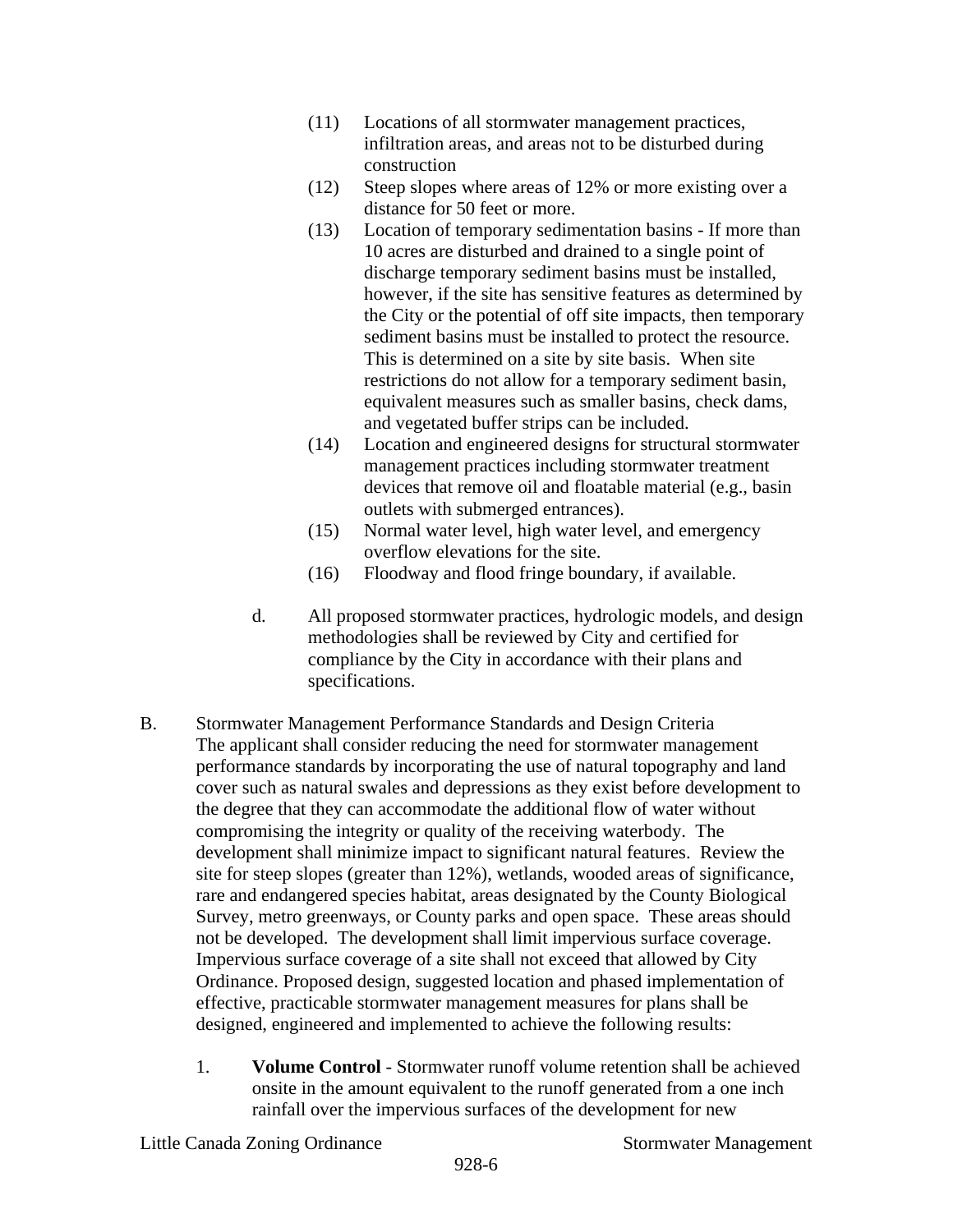development and from a half inch rainfall over the impervious surfaces of the development for redevelopment. The required stormwater runoff volume reduction shall be calculated as follows:

#### **New Development**

**Required Volume (ft<sup>3</sup>) = Impervious surfaces (ft<sup>2</sup>) x 1.0 (in) x 0.9 coefficient x 1/12 (ft/in)** 

### **Redevelopment**

**Required Volume (ft<sup>3</sup>) = Impervious surfaces (ft<sup>2</sup>) x 0.5 (in) x 0.9 coefficient x 1/12 (ft/in)** 

- a. When using infiltration for volume reduction, the following requirements must be met:
	- (1) Infiltration volumes and facility sizes shall be calculated using the appropriate hydrological soil group classification and design infiltration rate from Table 1. Select the design infiltration rate from Table 1 based on the least permeable soil horizon within the first five feet below the bottom elevation of the proposed infiltration BMP.
	- (2) The applicant may complete double-ring infiltrometer test measurements at the proposed bottom elevation of the infiltration BMP to the requirements of ASTM D3385. The measured infiltration rate shall be divided by the appropriate correction factor selected from the Minnesota Stormwater Manual. This test must be completed by a licensed soil scientist or engineer.

| <b>Table 1. Design Infiltration Rates</b>           |                                                                |                                                  |              |  |  |  |
|-----------------------------------------------------|----------------------------------------------------------------|--------------------------------------------------|--------------|--|--|--|
|                                                     | Soil Group Soil Textures                                       | <b>ASTM Unified Soil</b><br><b>Class Symbols</b> | Rate         |  |  |  |
| IA                                                  | Gravel, sand, sandy gravel, or silty GW, GP                    |                                                  | $1.63$ in/hr |  |  |  |
|                                                     | gravel, loamy sand, sandy loam                                 | GM, SW, SP                                       | $0.80$ in/hr |  |  |  |
| B                                                   | Loam, Silt loam                                                | lSΜ                                              | $0.60$ in/hr |  |  |  |
|                                                     |                                                                | ML, OL                                           | $0.30$ in/hr |  |  |  |
| $\mathbf C$                                         | Sandy clay loam                                                | GC, SC                                           | $0.20$ in/hr |  |  |  |
| D                                                   | Clay loam, silty clay loam, sandy<br>clay, silty clay, or clay | CL, CH, OH, MH                                   | $0.00$ in/hr |  |  |  |
| Source: Minnesota Stormwater Manual, November 2005. |                                                                |                                                  |              |  |  |  |

- (3) The infiltration area shall be capable of infiltrating the required volume within 48 hours for surface and subsurface BMPs.
- (4) Infiltration areas shall be limited to the horizontal areas subject to prolonged wetting.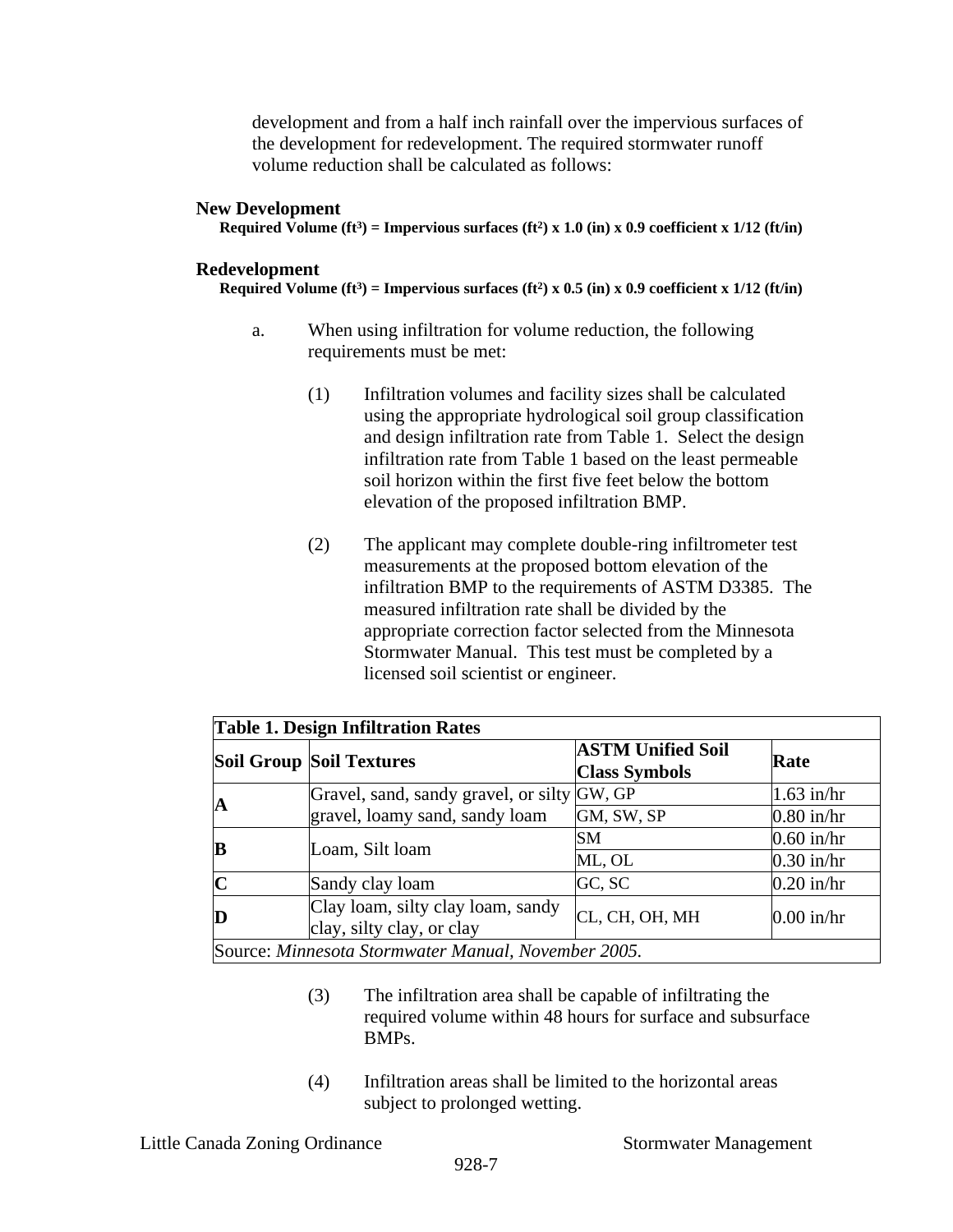- (5) Areas of permanent pools tend to lose infiltration capacity over time and shall not be accepted as an infiltration practice.
- (6) Stormwater runoff must be pretreated to remove solids before discharging to infiltration areas to maintain the long term viability of the infiltration areas.
- (7) Design and placement of infiltration BMPs shall be done in accordance with the Minnesota Department of Health guidance called "Evaluating Proposed Stormwater Infiltration Projects in Vulnerable Wellhead Protection Areas." (Final version to govern.)
- (8) Specific site conditions may make infiltration difficult, undesirable, or impossible. Some of these conditions are listed in Table 2 and may qualify the applicant for Alternative Compliance Sequencing. The applicant may also submit a request to the City for Alternative Compliance Sequencing for site conditions not listed below. All requests shall indicate the specific site conditions present and a grading plan, utility plan, and the submittal requirement listed in the table below.

| Table 2. Alternative Compliance Site Conditions* |                                                                                       |                                                                  |  |  |  |
|--------------------------------------------------|---------------------------------------------------------------------------------------|------------------------------------------------------------------|--|--|--|
| <b>Type</b>                                      | <b>Specific Site Conditions</b>                                                       | <b>Submittal Requirements</b>                                    |  |  |  |
| <b>Potential Contamination</b>                   | <b>Potential Stormwater Hotspots</b><br>(PSHs)                                        | PSH locations and flow paths                                     |  |  |  |
|                                                  | <b>Contaminated Soils</b>                                                             | <b>State Permitted Brownfield</b><br>Documentation, Soil Borings |  |  |  |
|                                                  |                                                                                       |                                                                  |  |  |  |
|                                                  | Low Permeability (Type D Soils)                                                       | Soil Borings                                                     |  |  |  |
|                                                  | Bedrock within 3 vertical feet of<br>bottom of infiltration area                      | Soil Borings                                                     |  |  |  |
| <b>Physical Limitations</b>                      | Seasonal High Groundwater<br>within 3 vertical feet of bottom of<br>infiltration area | Soil Borings                                                     |  |  |  |
|                                                  | Karst Areas                                                                           | Soil Borings                                                     |  |  |  |
|                                                  |                                                                                       |                                                                  |  |  |  |
| Land Use Limitations                             | <b>Utility Locations</b>                                                              | Site Map                                                         |  |  |  |
|                                                  | <b>Adjacent Wells</b>                                                                 | <b>Well Locations</b>                                            |  |  |  |

**\* Alternative Compliance is allowed for the volume reduction portion only.**

**Alternative Compliance Sequencing.** To the maximum extent practicable, the volume reduction standard shall be fully met onsite.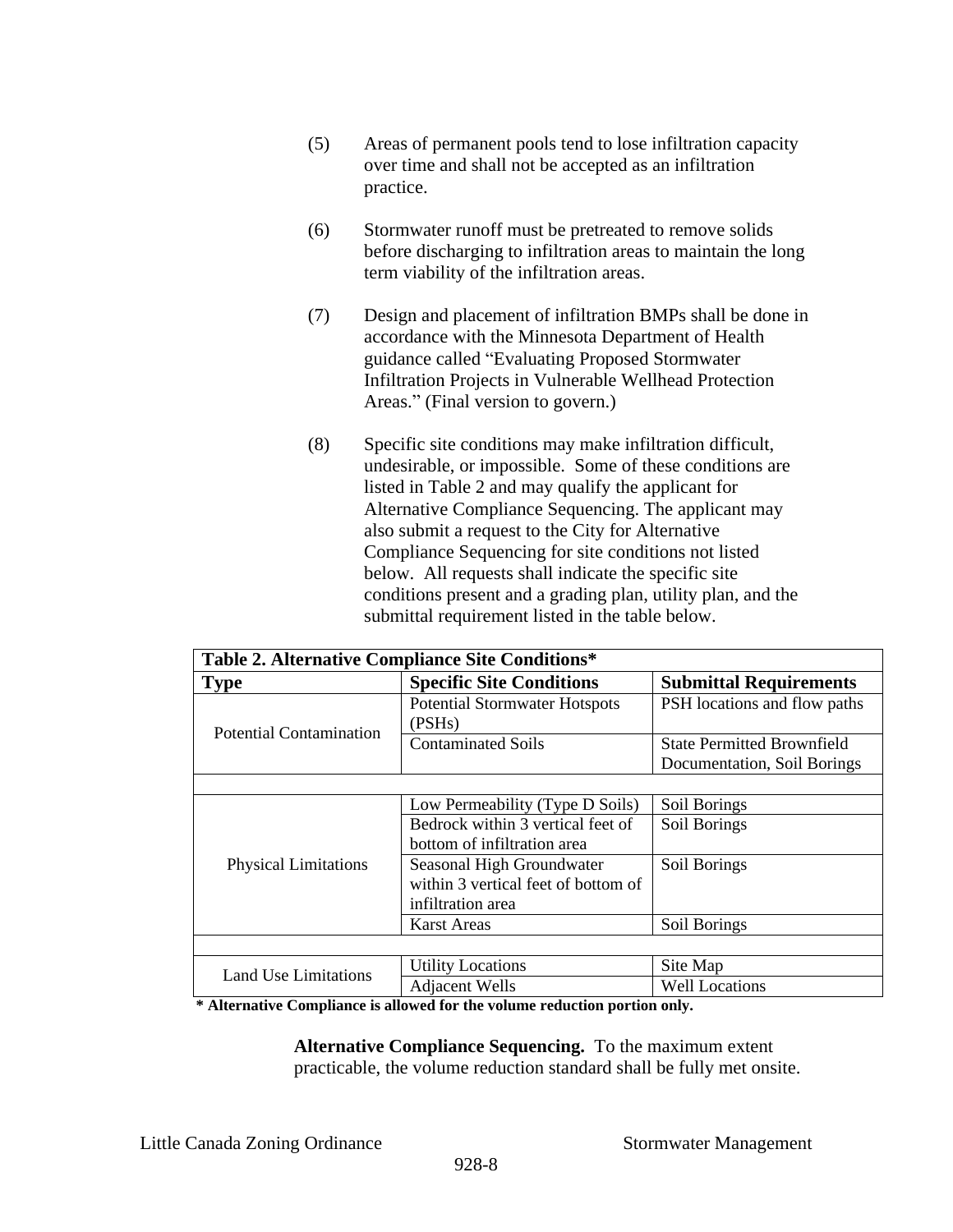- 2. Water Quality Developments must incorporate effective non-point source pollution reduction BMPs to achieve 90% (new construction) or 45% (redevelopment) total suspended solids removal from the runoff generated by a NURP water quality storm (2.5" rainfall). Runoff volume reduction requirement may be considered and included in the calculations showing compliance with achieving the 90% TSS and/or 45% TSS removal requirement. Water quality calculations, documentation and/or water quality modeling shall be submitted to verify compliance with the standard.
- 3. Runoff rate control hydrologic calculations A hydrograph method based on sound hydrologic theory shall be used to analyze runoff for the design or analysis of flows and water levels..
- 4. Runoff rate control design standards Runoff rates for the proposed activity shall not exceed existing runoff rates for the 2-year, 10-year, and 100-year critical storm events, and runoff rates may be restricted to less than the existing rates when the capacity of downstream conveyance systems is limited.
- 5. Outlets Discharges from new construction sites must have a stable outlet capable of carrying designed flow at a non-erosive velocity. Outlet design must consider flow capacity and flow duration. This requirement applies to both the site outlet and the ultimate outlet to stormwater conveyance or waterbody.
- 6. Pond Requirements For all projects creating more than one acre of impervious surface, ponding shall be required. At a minimum all pond design specifications shall conform to the current City and NPDES construction permit requirements. In addition the following are required:
	- a. A bench shall be provided starting at the normal water level and ending 1 foot below normal water level with side slopes no less than 10 feet horizontal to 1 foot vertical (10:1) for safety considerations. Pond side slopes shall not exceed 4 feet horizontal to 1 foot vertical (4:1) without approval of the City.
	- b. All public and private owned stormwater management facilities shall provide an unobstructed access path (minimum of 10 feet) capable of supporting light truck traffic during normal weather for the purpose of conducting inspections of the facility and maintenance thereof. No private stormwater facility may be approved unless an easement is provided to the City allowing access for maintenance and inspection. Maintenance agreements before, during, and after development are also required.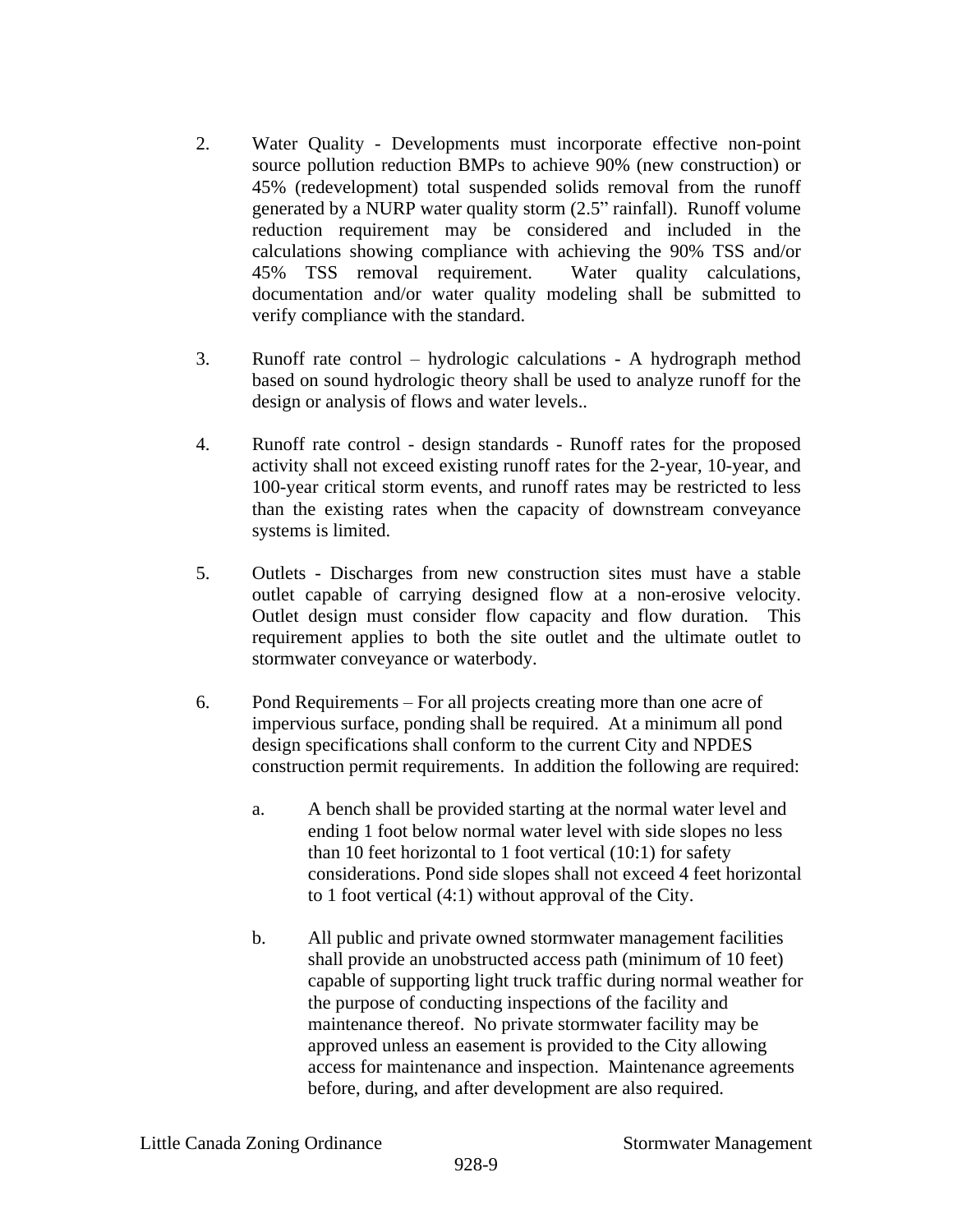- c. To provide proper protection for adjacent property within the first tier from the pond, the design storm interval for the ponding area is a 100-year, 24-hour storm with correctly sized conveyances for 100-yr, 24-hour storm flows consistent with standards used by the City in planning for the flood protection of homes and public facilities.
- 7. Floodplain No person or political subdivision shall alter or fill land below the 100-year flood elevation of any water body, public water, or public water wetland without first obtaining a permit from the Watershed District.
	- a. Placement of fill within the 100-year floodplain is prohibited unless compensatory storage is provided. Compensatory storage must be provided on the development or immediately adjacent to the development within the affected floodplain.

Compensatory storage shall result in the creation of floodplain storage to fully offset the loss of floodplain storage. Compensatory storage shall be created prior to or concurrently to the permitted floodplain filling.

b. All habitable buildings, roads, and underground parking structures on or adjacent to a project site shall comply with the following flood control and freeboard requirements:

| <b>Table 3 – Flood Control and Freeboard Requirements</b>                                                                   |                                                                                                      |                                                                                                                      |                                                                                                                                                                                                                                                                                                                                                                |  |
|-----------------------------------------------------------------------------------------------------------------------------|------------------------------------------------------------------------------------------------------|----------------------------------------------------------------------------------------------------------------------|----------------------------------------------------------------------------------------------------------------------------------------------------------------------------------------------------------------------------------------------------------------------------------------------------------------------------------------------------------------|--|
| <b>Condition</b>                                                                                                            | <b>Water Bodies with Piped</b><br><b>Outlets</b>                                                     | <b>Water Bodies without</b><br><b>Piped Outlets</b>                                                                  | <b>Subsurface Stormwater Management BMPs</b>                                                                                                                                                                                                                                                                                                                   |  |
| <b>New Habitable</b><br><b>Buildings</b>                                                                                    | Low floor must be a<br>$\blacksquare$<br>minimum of 2 feet<br>above the 100-year<br>flood elevation. | Low floor must be a<br>$\blacksquare$<br>minimum of 2 feet<br>above the back to<br>back 100-year flood<br>elevation. | Low floor must be a minimum of 2 feet<br>٠<br>above the 100-year flood elevation or one<br>foot above the emergency overflow<br>elevation unless flood proofing measures<br>are constructed with the building.<br>Low opening must be a minimum of 2 feet<br>п<br>above the 100-year flood elevation or one<br>foot above the emergency overflow<br>elevation. |  |
| <b>Existing Habitable</b><br><b>Buildings – Adjacent</b><br>to and Potentially<br><b>Affected by Flood</b><br><b>Waters</b> | Low opening must be<br>٠<br>a minimum of 2 feet<br>above the 100-year<br>flood elevation.            | Low opening must be<br>$\blacksquare$<br>a minimum of 2 feet<br>above the back to<br>back 100-year flood.            | Low floor must be a minimum of 2 feet<br>٠<br>above the 100-year flood elevation or one<br>foot above the emergency overflow<br>elevation unless flood proofing measures<br>are constructed with the BMP.<br>Low opening must be a minimum of 2 feet<br>п<br>above the 100-year flood elevation or one                                                         |  |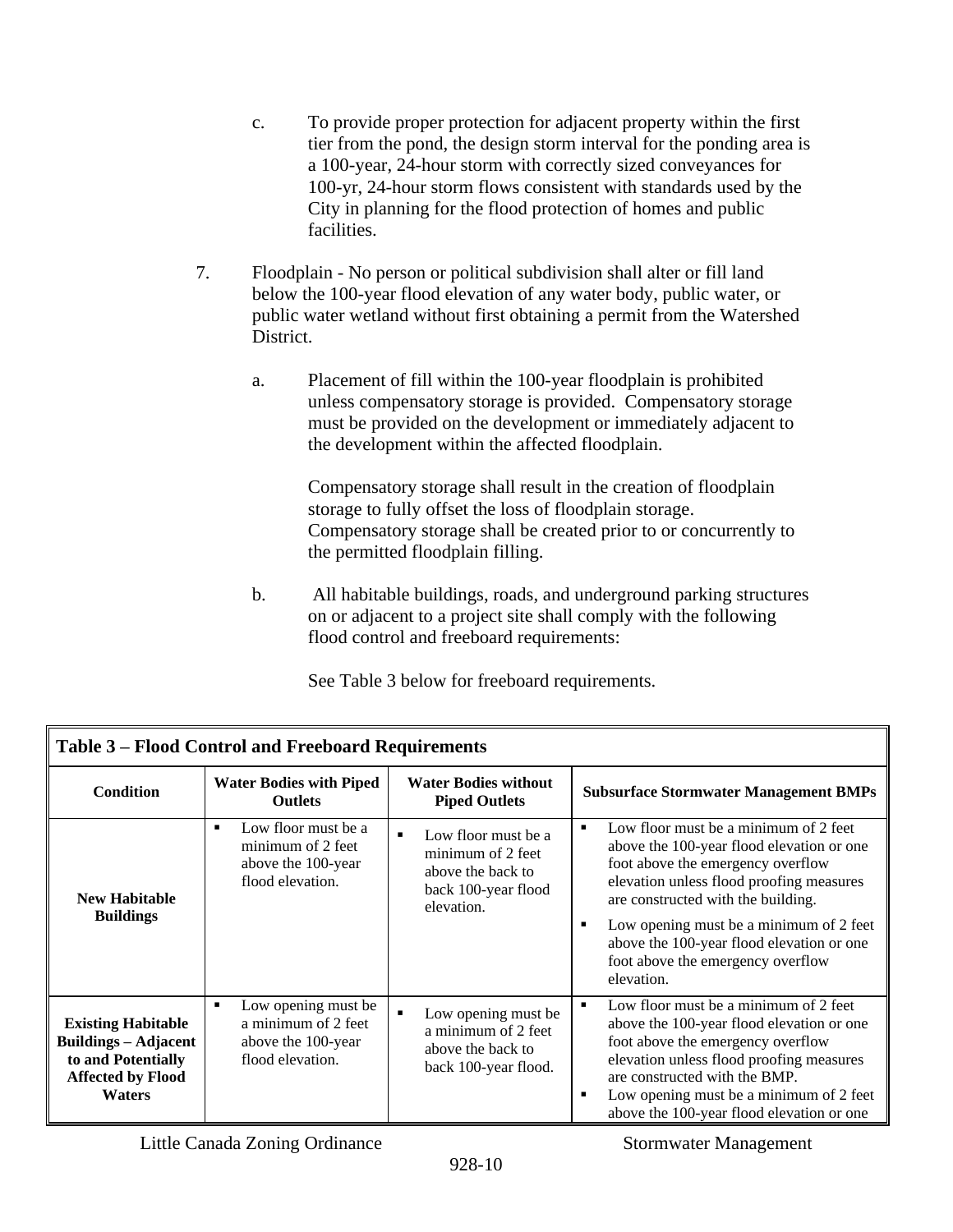|                                          |                                                                                                                                                                           |                                                                                                                                                                                        | foot above the emergency overflow<br>elevation.                                                                                                               |
|------------------------------------------|---------------------------------------------------------------------------------------------------------------------------------------------------------------------------|----------------------------------------------------------------------------------------------------------------------------------------------------------------------------------------|---------------------------------------------------------------------------------------------------------------------------------------------------------------|
| Underground<br><b>Parking Structures</b> | Low opening must be<br>٠<br>a minimum of 2 feet<br>above the 100-year<br>flood elevation.                                                                                 | Low opening must be<br>٠<br>a minimum of 2 feet<br>above the back to<br>back 100-year flood<br>elevation.                                                                              | Low opening must be a minimum of 2 feet<br>٠<br>above the 100-year flood or one foot above<br>the emergency overflow elevation.                               |
| <b>Public Roadway</b>                    | Roadway shall not<br>٠<br>flood when adjacent<br>to stormwater storage<br>basin designed to<br>store the 100-year<br>storm event.<br>2 foot Freeboard<br>٠<br>requirement | Roadway shall not<br>٠<br>flood when adjacent<br>to stormwater storage<br>basin designed to<br>store the back to back<br>100-year storm event.<br>2 foot Freeboard<br>п<br>requirement | Roadway shall not flood when adjacent to<br>п<br>stormwater storage basin designed to store<br>the 100-year storm event.<br>2 foot Freeboard requirement<br>п |

- c. For water bodies without a piped outlet:
	- (1) The normal water level of a water body without a piped outlet shall be determined by a qualified licensed geologist or hydrogeologist. A ground water analysis using existing or installed monitoring wells on or near the site and soil conditions in the basin shall be used. Ideally, the peak groundwater elevation over a continuous three-year monitoring period shall be considered the normal water level of a basin without a piped outlet, provided soil conditions allow full drainage of recent storm event within 48 hours.
	- (2) For existing water bodies without piped outlets, mottled soils may be considered in establishing a water body's normal water level in lieu of groundwater analysis.
	- (3) An emergency response plan shall be developed for addressing potential flooding in homes below the overland emergency overflow swale around each water body without a piped outlet. The plans shall be adopted by the City and be included in a maintenance agreement for the development.
- d. For underground parking structures: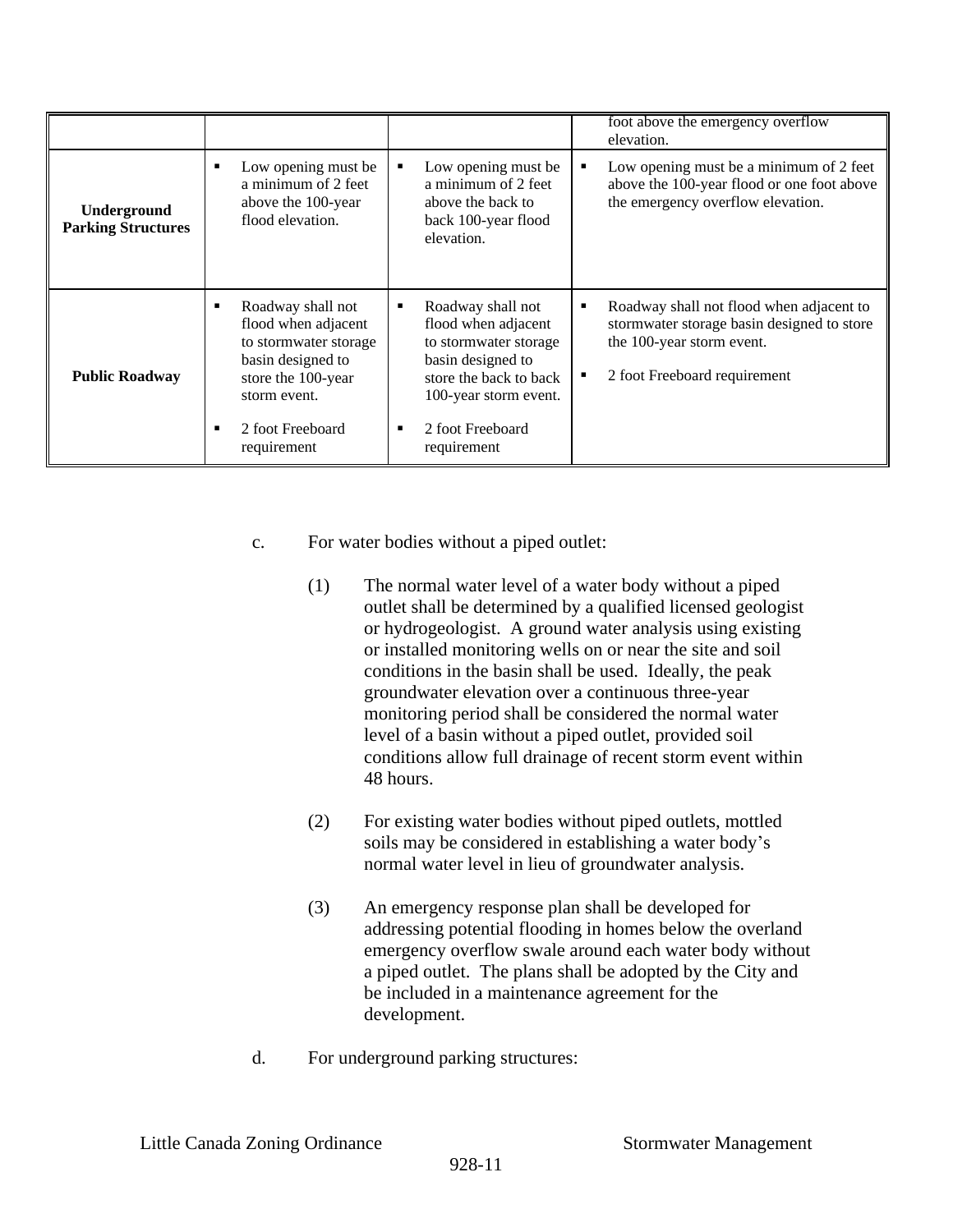- (1) Underground parking structures shall be flood protected to minimize impacts from high groundwater during flood events.
- (2) All drainage structures within underground parking shall include an anti-backflow device to prevent stormwater from surcharging into the area.

Emergency overflow swales or areas shall be constructed to convey the peak 100-year discharge from each water body to the next downstream water body and away from buildings.

- 8. Minimum Protection for Rivers, Lakes and Wetlands Rivers, streams, lakes, and wetlands shall be protected from runoff generated during construction and after completion of the development. Runoff shall not be discharged directly into wetlands without appropriate quality and quantity runoff control, depending on the individual wetland's vegetation. Wetlands must not be drained or filled, wholly or partially, unless replaced by either restoring or creating wetland areas of at least equal public value. Compensation, including the replacement ratio and quality of replacement should be consistent with the requirements outlined in the Board of Water and Soil Resources rules that implement the Minnesota Wetland Conservation Act 1991 including any and all amendments to it.
	- a. Buffer protection for Rivers, Streams, Lakes, and Wetlands Buffers shall meet those required by the Watershed District guidelines. The City may allow buffer area averaging in cases where averaging will provide additional protection to either the resource or environmentally valuable adjacent upland habitat, provided that the resources total buffer area remains the same. Care should be taken in averaging so that the buffers usefulness is not short circuited. Detailed buffer design is site specific, and therefore, the City can require a larger buffer than the minimum specified.
- C. Stormwater and Urban Runoff Pollution Control
	- 1. Illegal Disposal
		- a. No person shall throw, deposit, place, leave, maintain, or keep or permit to be thrown, placed, left, maintained or kept, any refuse, rubbish, garbage, or any other discarded or abandoned objects, articles, or accumulations, in or upon any street, alley, sidewalk, storm drain, inlet, catch basin conduit or drainage structure, business place, or upon any public or private plot of land in City, so that the same might be or become a pollutant, except in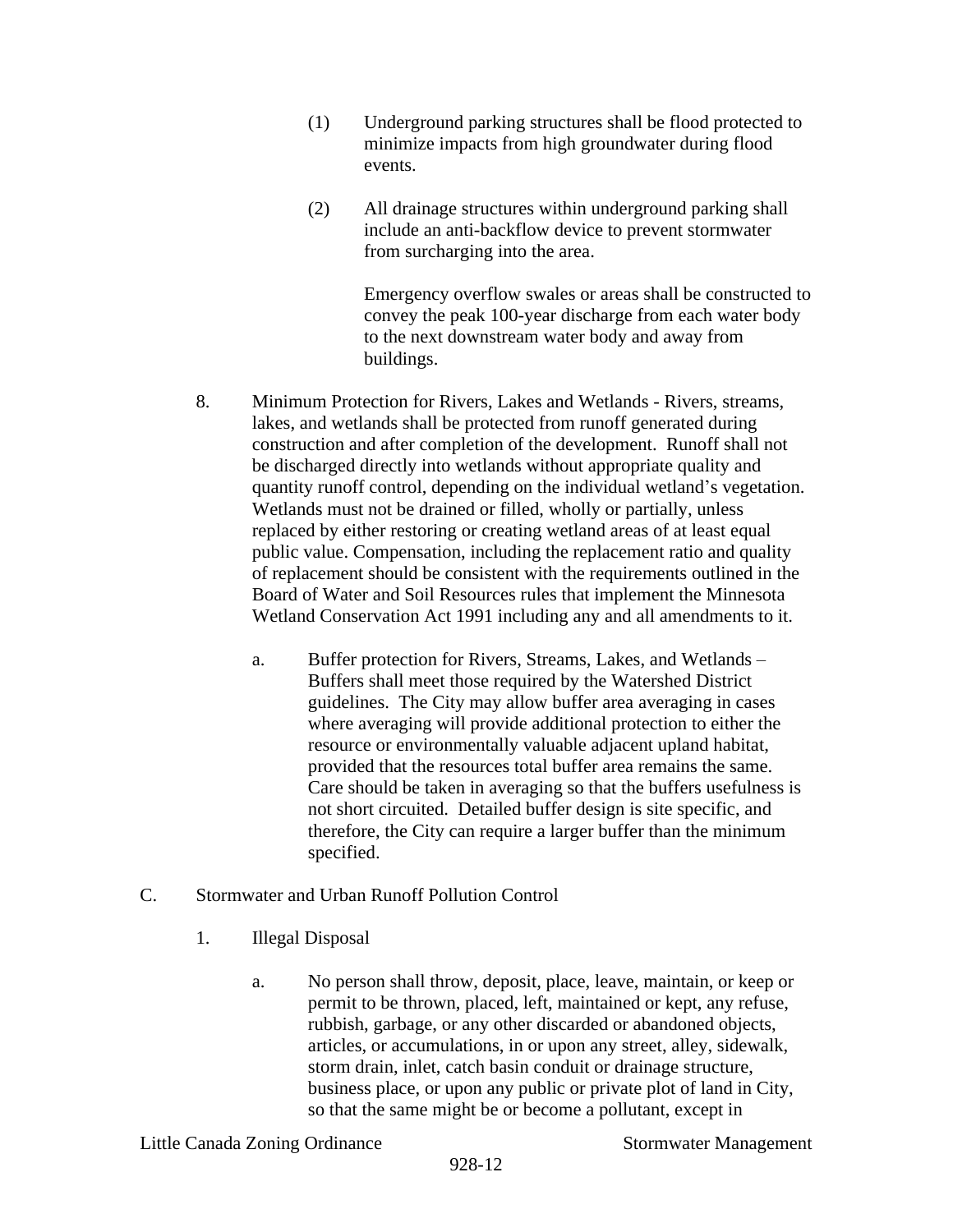containers, recycling bags, or other lawfully established waste disposal facility.

- b. No person shall intentionally dispose of grass, leaves, dirt, or other landscape debris into a water resource buffer, street, road, alley, catch basin, culvert, curb, gutter, inlet, ditch, natural watercourse, flood control channel, canal, storm drain or any fabricated natural conveyance.
- 2. Illicit Discharges and Connections
	- a. Connection to the City's MS4 System.
		- *(1) New direct connections and replacement of existing connections shall be completed using a method that is approved by the City.*
		- (2) Peak flow rate, the total volume of flow, and the timing of the flow for new connections must be managed to not cause new water conveyance problems.
	- b. Discharge Prohibitions.
		- (1) Prohibition of Illegal Discharges. No person shall discharge or cause to be discharged into the municipal storm drain system or watercourses any materials, including but not limited to pollutants that cause or contribute to a violation of applicable water quality standards, other than storm water.
		- (2) Prohibition of Illicit Connections. The construction, use, maintenance or continued existence of illicit connections to the storm drain system without a City permit is prohibited.
			- (i) This prohibition expressly includes, without limitation, illicit connections made in the past, regardless of whether the connection was permissible under law or practices applicable or prevailing at the time of connection.
			- (ii) A person is considered to be in violation of this Rule if the person connects a line conveying sewage to the City's MS4, or allows such a connection to continue.
	- c. Suspension of MS4 Access.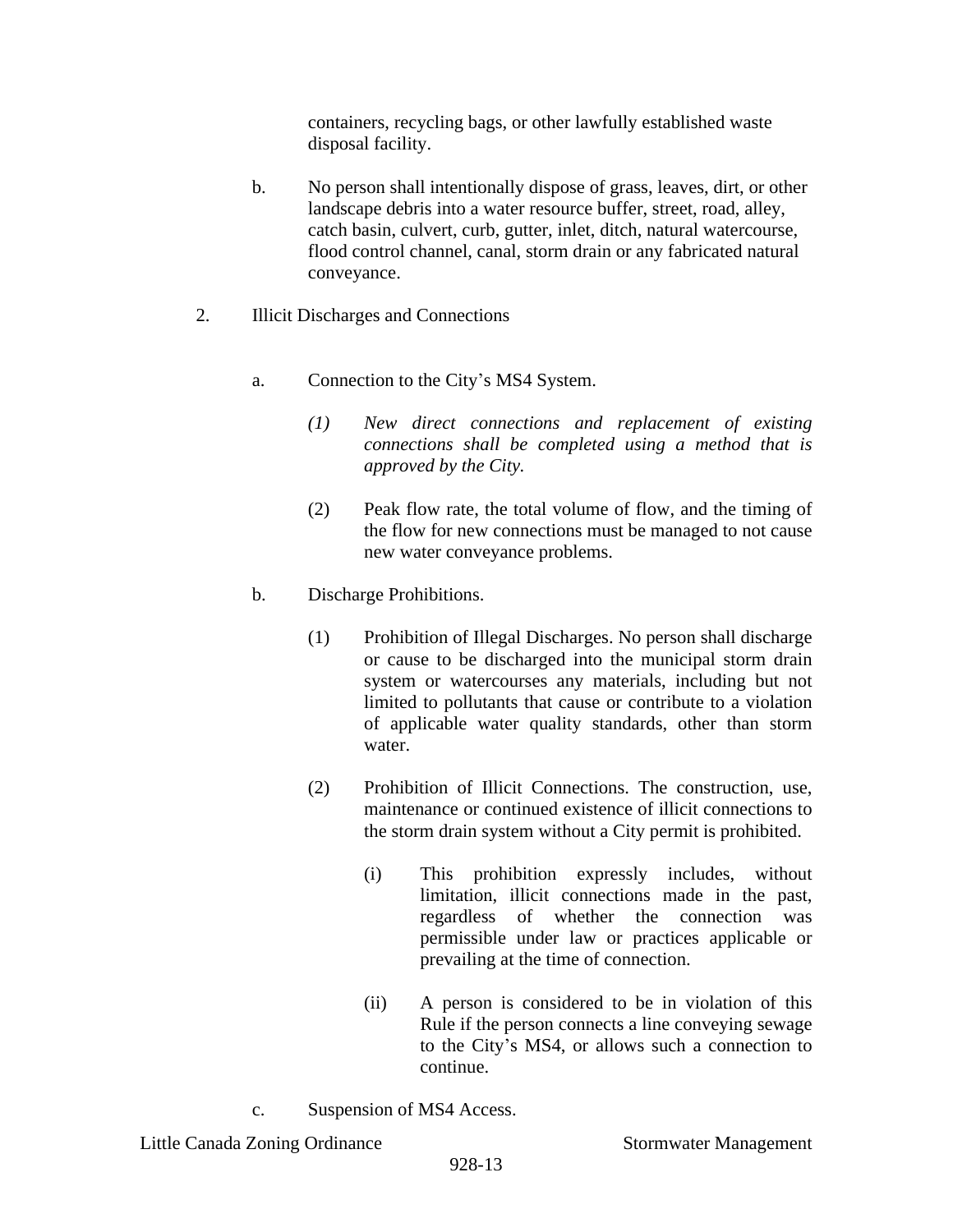- (1) Suspension due to Illicit Discharges in Emergency Situations. The City may, without prior notice, suspend MS4 discharge access when such suspension is necessary to stop an actual or threatened discharge which presents or may present imminent and substantial danger to the environment, or to the health or welfare of persons, or to the City's MS4 or Waters of the United States. If the violator fails to comply with a suspension order issued in an emergency, the City may take such steps as deemed necessary to prevent or minimize damage to the City's MS4 or Waters of the United States, or to minimize danger to persons or the environment.
- (2) Suspension due to the Detection of Illicit Discharge. Any person discharging to the City's MS4 in violation of this Rule may have their MS4 access terminated if such termination would abate or reduce an illicit discharge. The City shall notify a violator of the proposed termination of its MS4 access. The violator may petition the City for a reconsideration and hearing. A person commits an offense subject to enforcement if the person reinstates MS4 access to facilities terminated pursuant to this Section, without the prior approval of the City.
- d. Monitoring of Discharges.
	- (1) Applicability. This section applies to all facilities that have storm water discharges associated with industrial activity, including construction activity.
	- (2) Access to Facilities.
		- (a) The City shall be permitted to enter and inspect facilities subject to regulation under this Rule as often as may be necessary to determine compliance with this Rule. The discharger shall make the necessary arrangements to allow access to representatives of the City.
		- (b) Facility operators shall allow the City ready access to all parts of the premises for the purposes of inspection, sampling, examination and copying of records that must be kept under the conditions of an NPDES permit to discharge storm water, and the performance of any additional duties as defined by state and federal law.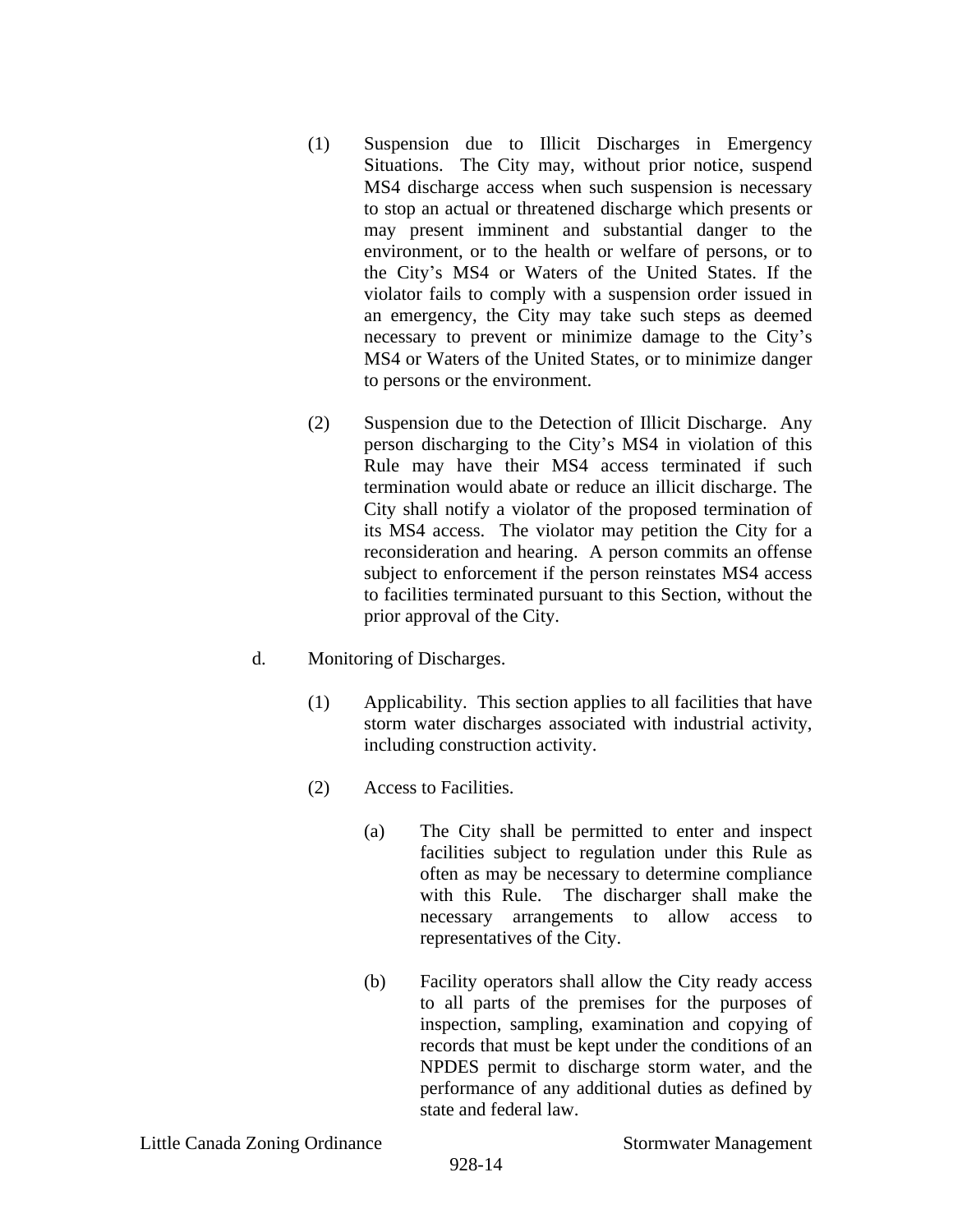- (c) If the City has been refused access to any part of the premises from which stormwater is discharged, the City may seek issuance of a search warrant from any court of competent jurisdiction.
- e. Requirement to Prevent, Control, and Reduce Stormwater Pollutants by the Use of Best Management Practices. The owner or operator of a commercial or industrial establishment shall provide, at their own expense, reasonable protection from accidental discharge of prohibited materials or other wastes into the municipal storm drain system or watercourses through the use of these structural and non-structural BMPs. Any person responsible for a property or premise, which is, or may be, the source of an illicit discharge, may be required by the City to implement, at said person's expense, additional structural and nonstructural BMPs to prevent the further discharge of pollutants to the municipal separate storm sewer system.
- f. Watercourse Protection. Every person owning property through which a watercourse passes shall keep and maintain that part of the watercourse within the property free of trash, debris, and other obstacles that would pollute, contaminate, or significantly retard the flow of water through the watercourse. In addition, the owner or lessee shall maintain existing privately owned structures within or adjacent to a watercourse, so that such structures shall not become a hazard to the use, function, or physical integrity of the watercourse.
- g. Notification of Spills. Notwithstanding other requirements of law, as soon as any person responsible for a facility or operation, or responsible for emergency response for a facility or operation has information of any known or suspected release of materials which result or may result in illegal discharges or pollutants discharging into storm water, the storm drain system, or water of the U.S. said person shall take all necessary steps to ensure the containment and cleanup of such release. In the event of such a release of hazardous materials said person shall immediately notify emergency response agencies of the release. In the event of a release of non-hazardous materials, said person shall notify the City in person or by phone or facsimile no later than the next business day following discovery of the release.
- h. Enforcement.
	- (1) Notice of Violation.Whenever the City finds that a person has violated a prohibition or failed to meet a requirement of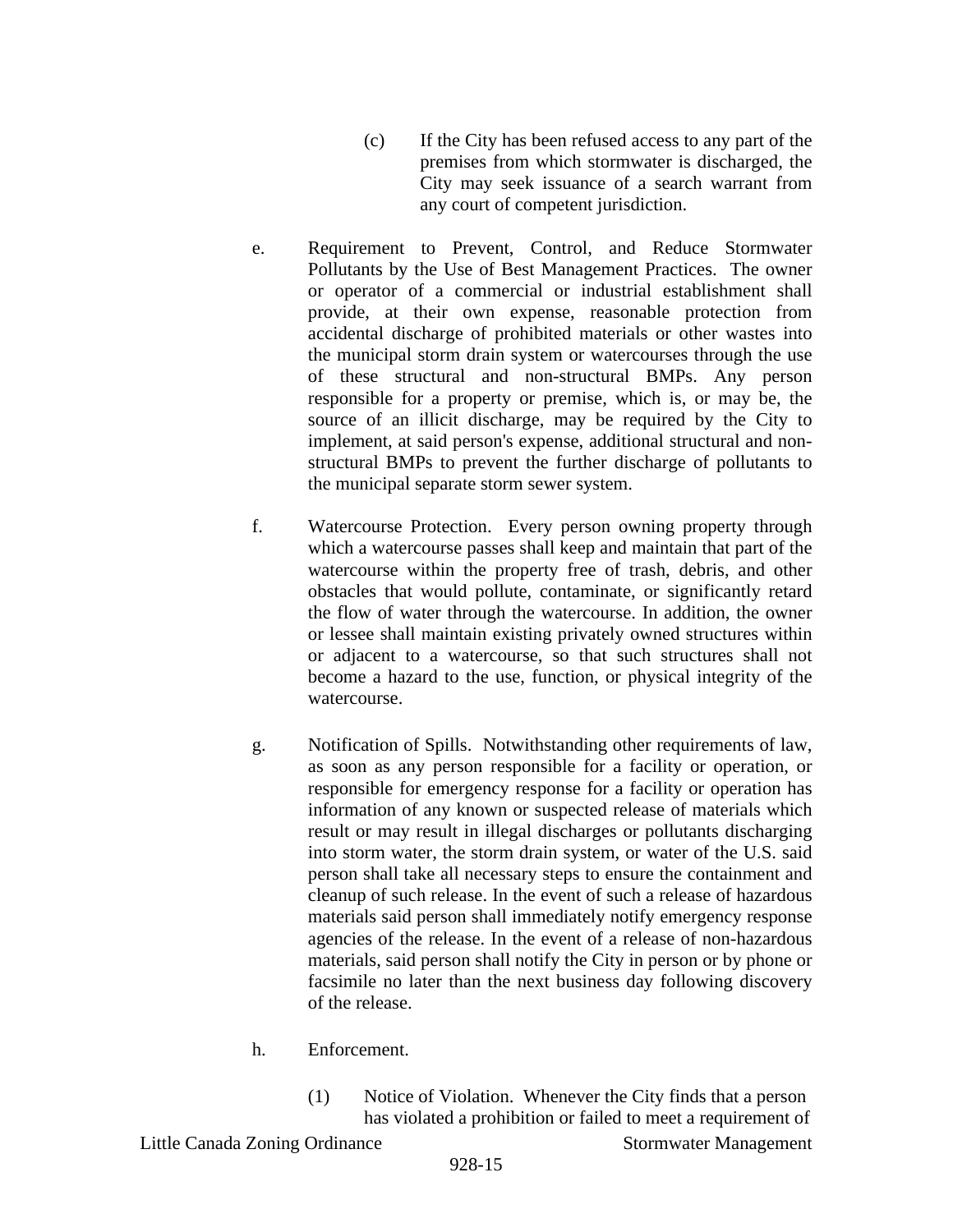this Rule, the City may order compliance by written notice of violation to the responsible person. Such notice may require without limitation and at the owners expense:

- (a) The performance of monitoring, analyses, and reporting;
- (b) The elimination of illicit connections or discharges;
- (c) That violating discharges, practices, or operations shall cease and desist;
- (d) The abatement or remediation of storm water pollution or contamination hazards and the restoration of any affected property;
- (e) Payment of a fine to cover administrative and remediation costs; and/or
- (f) The implementation of source control or treatment BMPs.
- (2) Abatement. If abatement of a violation and/or restoration of affected property is required, the notice shall set forth a deadline within which such remediation or restoration must be completed. Said notice shall further advise that, should the violator fail to remediate or restore within the established deadline, the work shall be done by a designated governmental agency or a contractor and the expense thereof shall be charged to the violator.
- (3) Appeal of Notice of Violation. Any person receiving a Notice of Violation may appeal the determination of the City. The notice of appeal must be received by the City within 5 days working days from the date of the Notice of Violation. Hearing on the appeal before the City Board of Managers shall take place within 15 days from the date of receipt of the notice of appeal. The decision of the City shall be final.
- (4) Enforcement Measures after Appeal. If the violation has not been corrected pursuant to the requirements set forth in the Notice of Violation, or, in the event of an appeal, within 3 days of the decision of the City Council, then representatives of the City are authorized to take any and all measures necessary to abate the violation and/or restore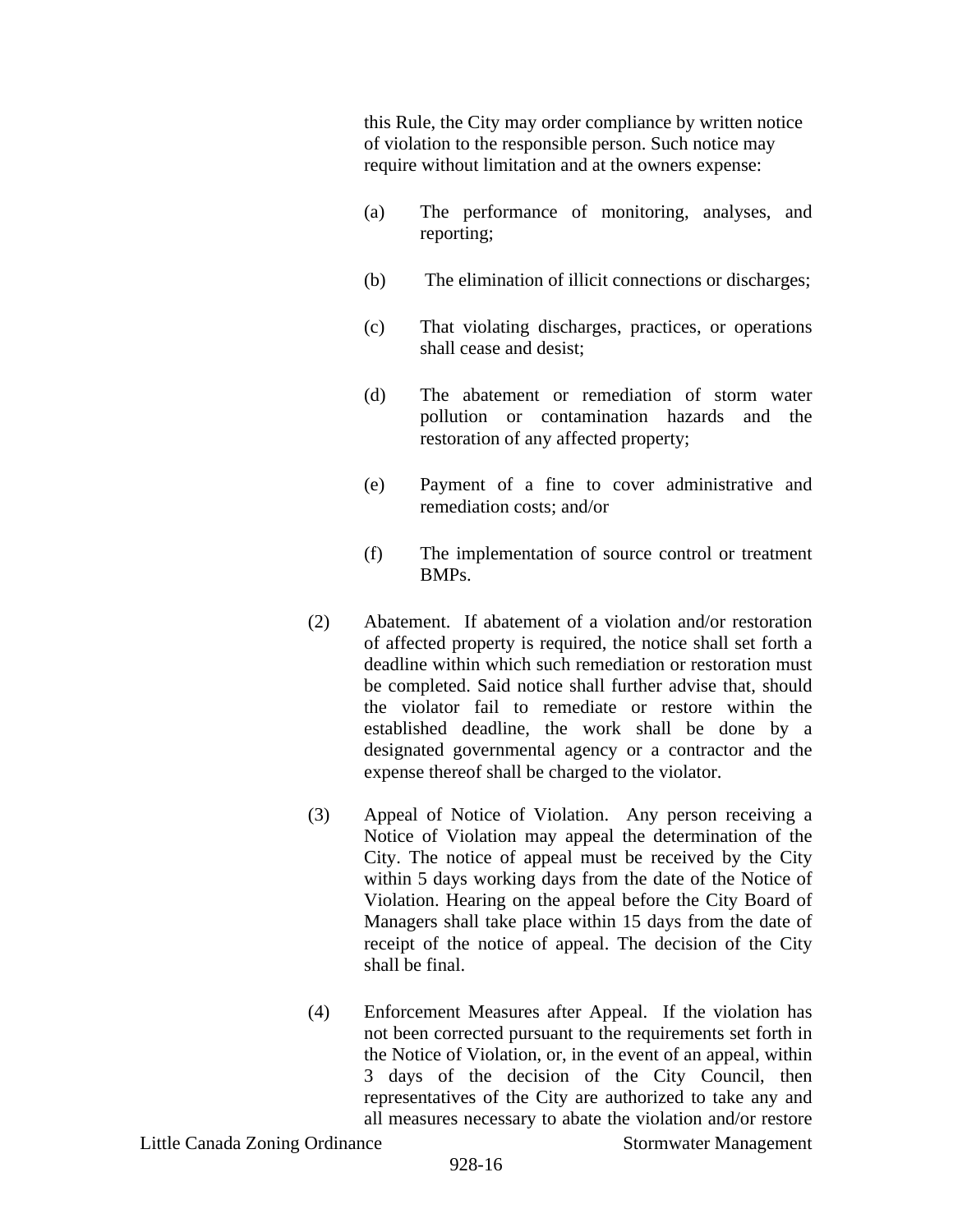the property. It shall be unlawful for any person, owner, agent or person in possession of any premises to refuse to allow the City or its agents to enter upon the premises for the purposes set forth above.

- (5) Cost of Abatement. The City may assess costs for abatement. Within 30 days after abatement of the violation, the City shall notify the property owner of the cost of abatement, including administrative costs. The property owner may file a written protest objecting to the amount of the assessment within 10 calendar days. If the amount due is not paid within a timely manner as determined by the decision of the municipal authority or by the expiration of the time in which to file an appeal, the charges shall become a special assessment against the property and shall constitute a lien on the property for the amount of the assessment.
- (6) Injunctive Relief. It shall be unlawful for any person to violate any provision or fail to comply with any of the requirements of this Rule. If a person has violated or continues to violate the provisions of this Rule, the City may petition for a preliminary or permanent injunction restraining the person from activities which would create further violations or compelling the person to perform abatement or remediation of the violation.
- (7) Violations Deemed a Public Nuisance. In addition to the enforcement processes and penalties provided, any condition caused or permitted to exist in violation of any of the provisions of this Rule is a threat to public health, safety, and welfare, and is declared and deemed a nuisance, and may be summarily abated or restored at the violator's expense, and/or a civil action to abate, enjoin, or otherwise compel the cessation of such nuisance may be taken.
- (8) Relation to Other Rules. None of the enforcement provisions of this Rule shall abridge or alter the right of the City to seek remedies provided for under Rule H herein.

# i. EXCEPTIONS.

(1) The following discharges are exempt from discharge prohibitions established by this Rule: water line flushing or other potable water sources, landscape irrigation or lawn watering, diverted stream flows, rising ground water,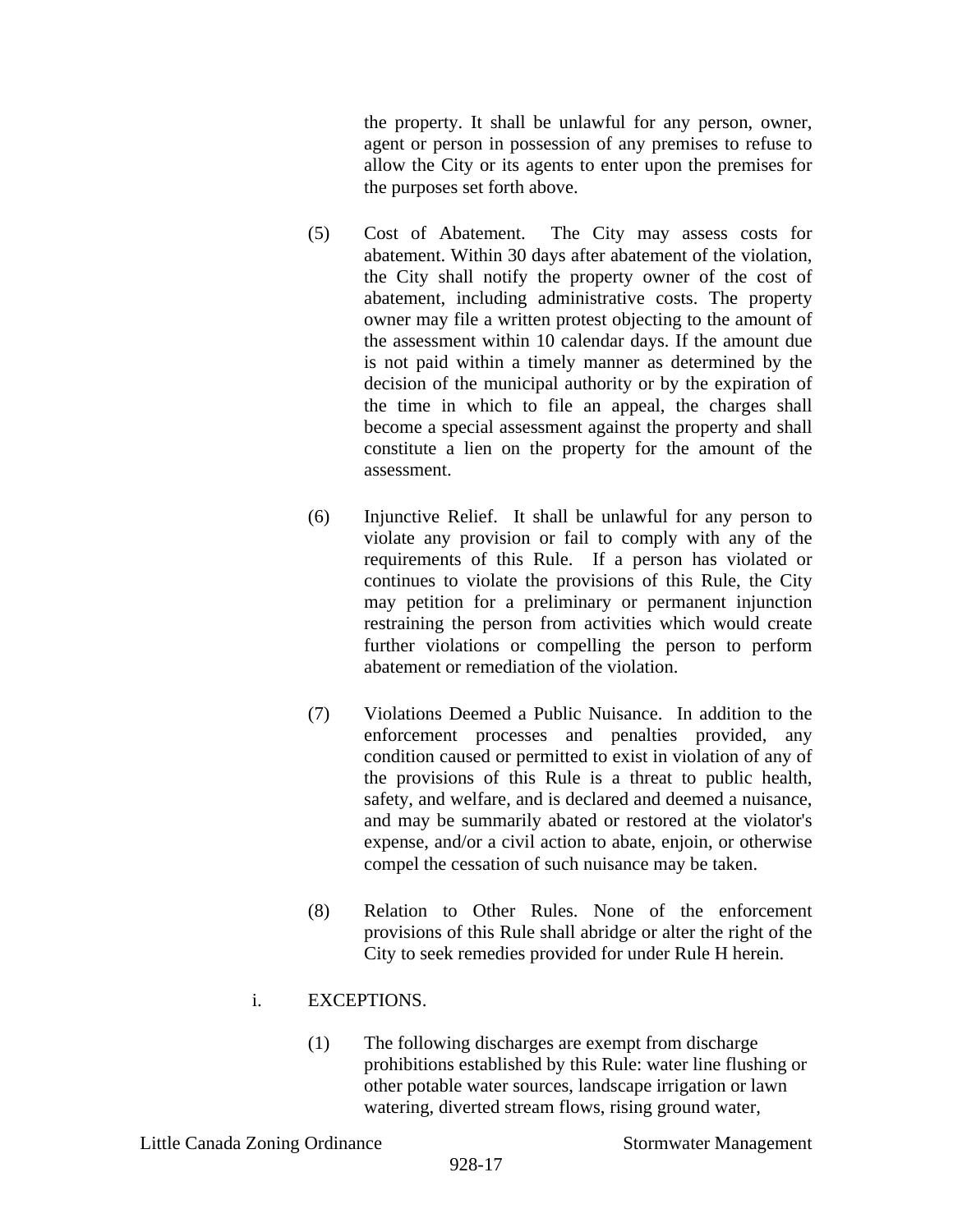ground water infiltration to storm drains, uncontaminated pumped ground water, foundation or footing drains (not including active groundwater dewatering systems), crawl space pumps, air conditioning condensation, springs, noncommercial washing of vehicles, natural riparian habitat or wetland flows, swimming pools (if dechlorinated - typically less than one PPM chlorine), street wash water, fire fighting activities, and any other water source not containing Pollutants.

- (2) Discharges specified in writing by the City as being necessary to protect public health and safety.
- (3) Dye testing is an allowable discharge, but requires a verbal notification to the City prior to the time of the test.
- (4) Any non-storm water discharge permitted under an NPDES permit, waiver, or waste discharge order issued to the discharger and administered under the authority of the Federal Environmental Protection Agency, provided that the discharger is in full compliance with all requirements of the permit, waiver, or order and other applicable laws and regulations, and provided that written approval has been granted for any discharge to the storm drain system.
- 3. Good Housekeeping Provisions **-** Any owner or occupant of property within City shall comply with the following good housekeeping requirements:
	- a. No person shall leave, deposit, discharge, dump, or otherwise expose any chemical or septic waste in an area where discharge to streets or storm drain system may occur. This section shall apply to both actual and potential discharges.
		- (1) For pools, water should be allowed to sit seven days to allow for chlorine to evaporate before discharge. If fungicides have been used, water must be tested and approved for discharge to the wastewater treatment plant.
	- b. Runoff of water from residential property shall be minimized to the maximum extent practicable. Runoff of water from the washing down of paved areas in commercial or industrial property is prohibited unless necessary for health or safety purposes and not in violation of any other provisions in City codes.
	- c. Storage of Materials, Machinery, and Equipment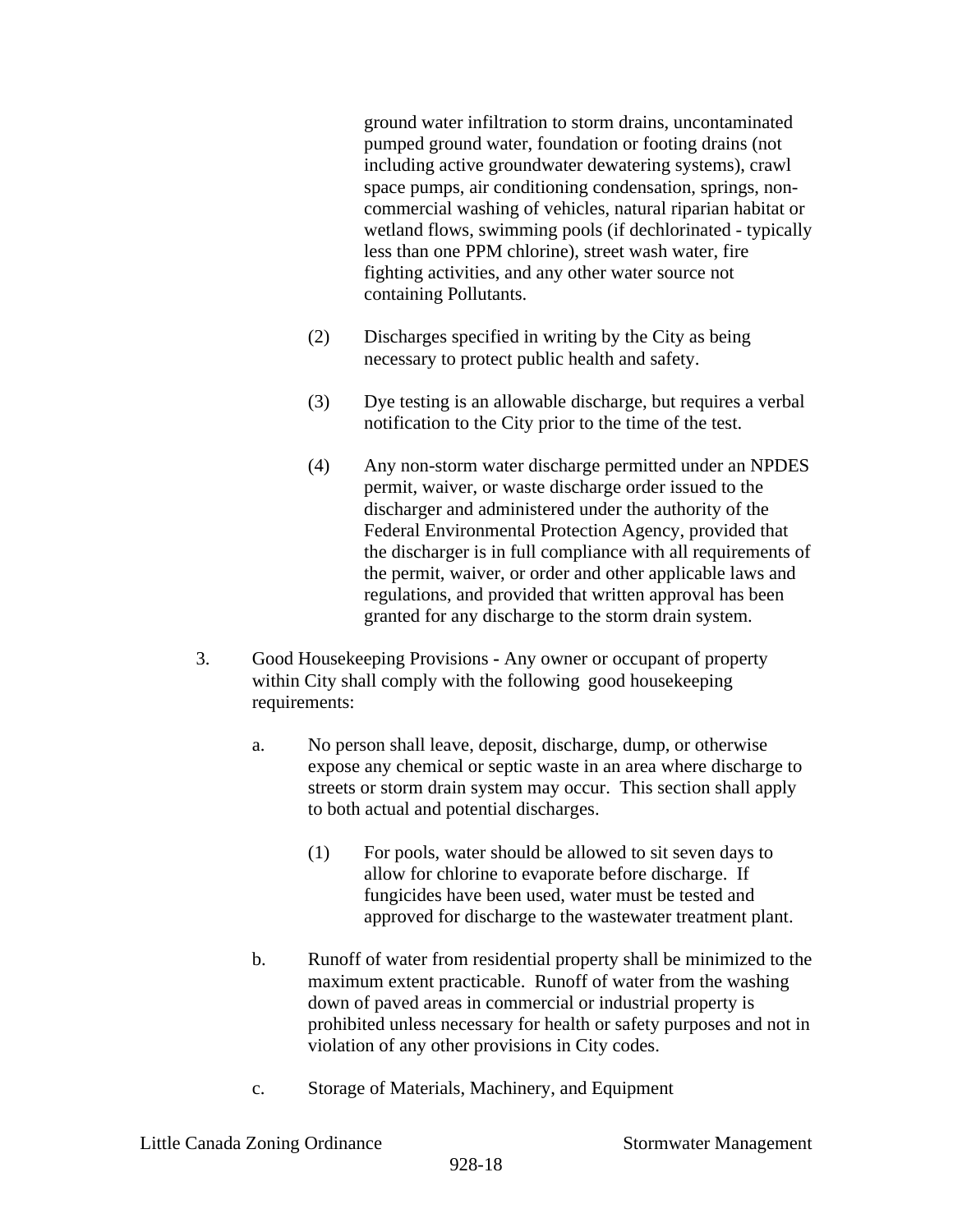- (1) Objects, such as motor vehicle parts, containing grease, oil or other hazardous substances, and unsealed receptacles containing hazardous materials, shall not be stored in areas susceptible to runoff.
- (2) Any machinery or equipment that is to be repaired or maintained in areas susceptible to runoff shall be placed in a confined area to contain leaks, spills, or discharges.
- d. Removal of Debris and ResidueDebris and residue shall be removed, as noted below:
	- (1) Fuel and chemical residue or other types of potentially harmful material, such as animal waste, garbage or batteries, which is located in an area susceptible to runoff, shall be removed as soon as possible and disposed of properly. Household hazardous waste may be disposed of through City collection program or at any other appropriate disposal site and shall not be place in a trash container.
- D. Review City shall review the stormwater management plan. This review shall be completed as part of the other reviews and approvals by the City.
	- 1. Permit Required. If the City determines that the stormwater management plan meets the requirements of this ordinance, City shall issue a permit valid for a specified period of one year (unless otherwise specified by the City), that authorizes the land disturbance activity contingent on the implementation and completion of this plan.
	- 2. Denial. If City determines that the stormwater management plan does not meet the requirements of this ordinance, City shall not issue a permit for the land disturbance activity. This plan must be resubmitted for approval before the land disturbance activity begins. All land use and building permits shall be suspended until the developer has an approved stormwater management plan.
- E. Modification of Plan.An approved stormwater management plan may be modified on submission of an application for modification to City, and after approval by the City. In reviewing such an application, the City may require additional reports and data.
- F. Variance Requests. The City may grant a variance on a case-by-case basis. The content of a variance shall be specific, and shall not affect other approved provisions of a SWPPP.
	- 1. The variance request shall be in writing and include the reason for requesting the variance. The request must follow the procedures listed in Section 922 of the City Ordinances.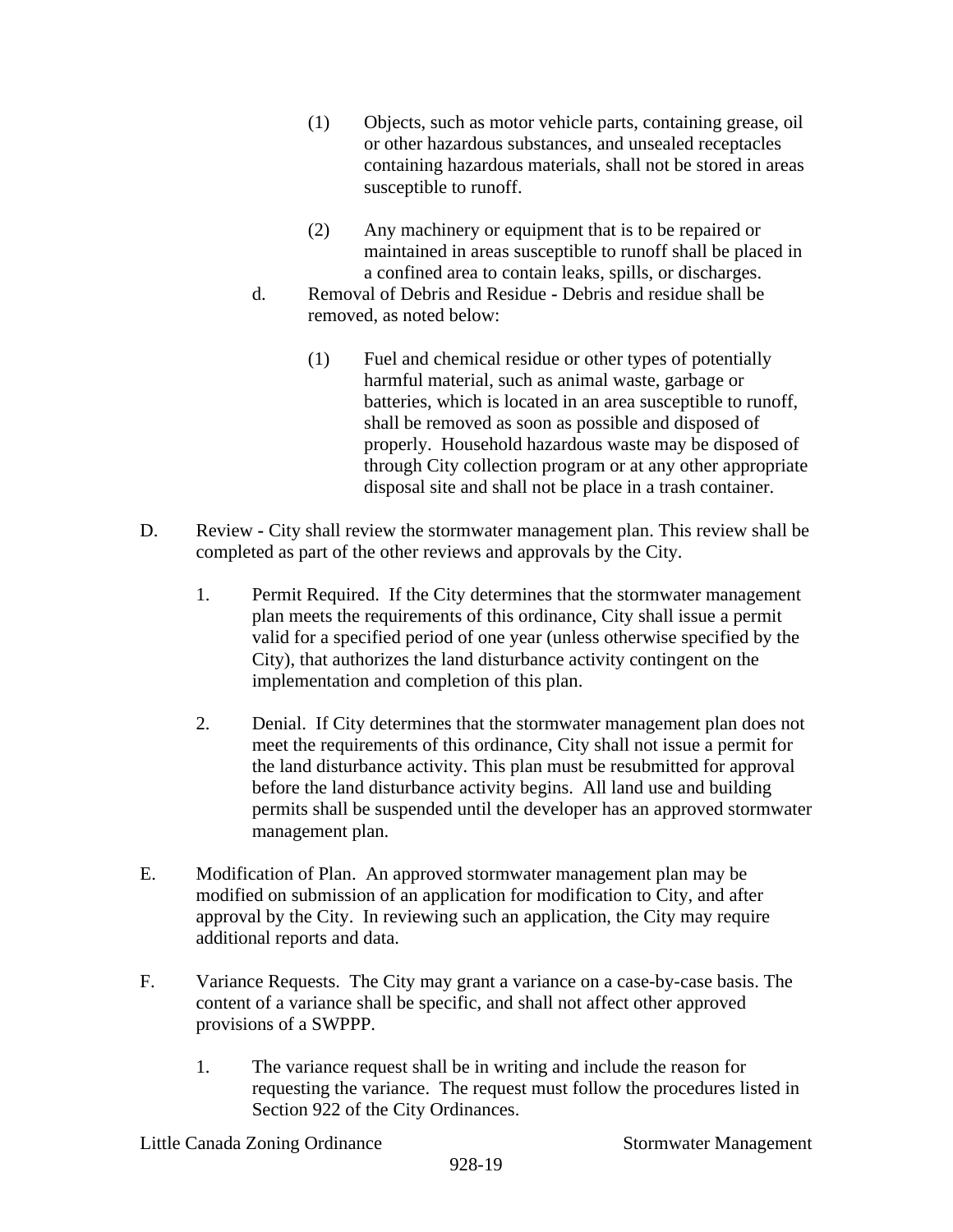- 2. Economic hardship is not sufficient reason for granting a variance.
- 3. City shall respond to the variance request in writing and include the justification for granting or denying the request.
- G. Financial Securities. The applicant shall install or construct, or pay City fees for all stormwater management performance standards necessary to maintain design criteria as outlined in this section. The City may require the applicant to provide an in-kind or monetary contribution to the development and maintenance of City stormwater management facilities designed to serve multiple land disturbing and development activities undertaken by one or more persons.
- H. Inspections and Enforcement. Inspections will be performed by the City during construction to ensure that stormwater management plan measures are properly installed and maintained. In all cases the inspectors will attempt to work with the applicant or developer to maintain proper stormwater management.
	- 1. Construction stop order -The City may issue construction stop orders until stormwater management measures meet specifications. A second stormwater management inspection must then be scheduled and passed before the final inspection will be done.
	- 2. Perimeter breach If stormwater management measures malfunction and breach the perimeter of the site, enter streets, other public areas, or waterbodies, the applicant shall immediately develop a cleanup and restoration plan, obtain the right-of-way from the adjoining property owner, and implement the cleanup and restoration plan within 48 hours of obtaining permission. If in the discretion of the City, the applicant does not repair the damage caused by the stormwater runoff the City can do the remedial work required and charge the cost to the applicant.
	- 3. Actions to ensure compliance -The City can take the following action in the event of a failure by applicant to meet the terms of this ordinance:
		- a. Withhold inspections or issuance of certificates or approvals
		- b. Revoke any permit issued by the City to the applicant
		- c. Conduct remedial or corrective action on the development site or adjacent site affected by the failure
		- d. Charge applicant for all costs associated with correcting the failure or remediating damage from the failure. If payment is not made within thirty days, payment will be made from the applicant's financial securities.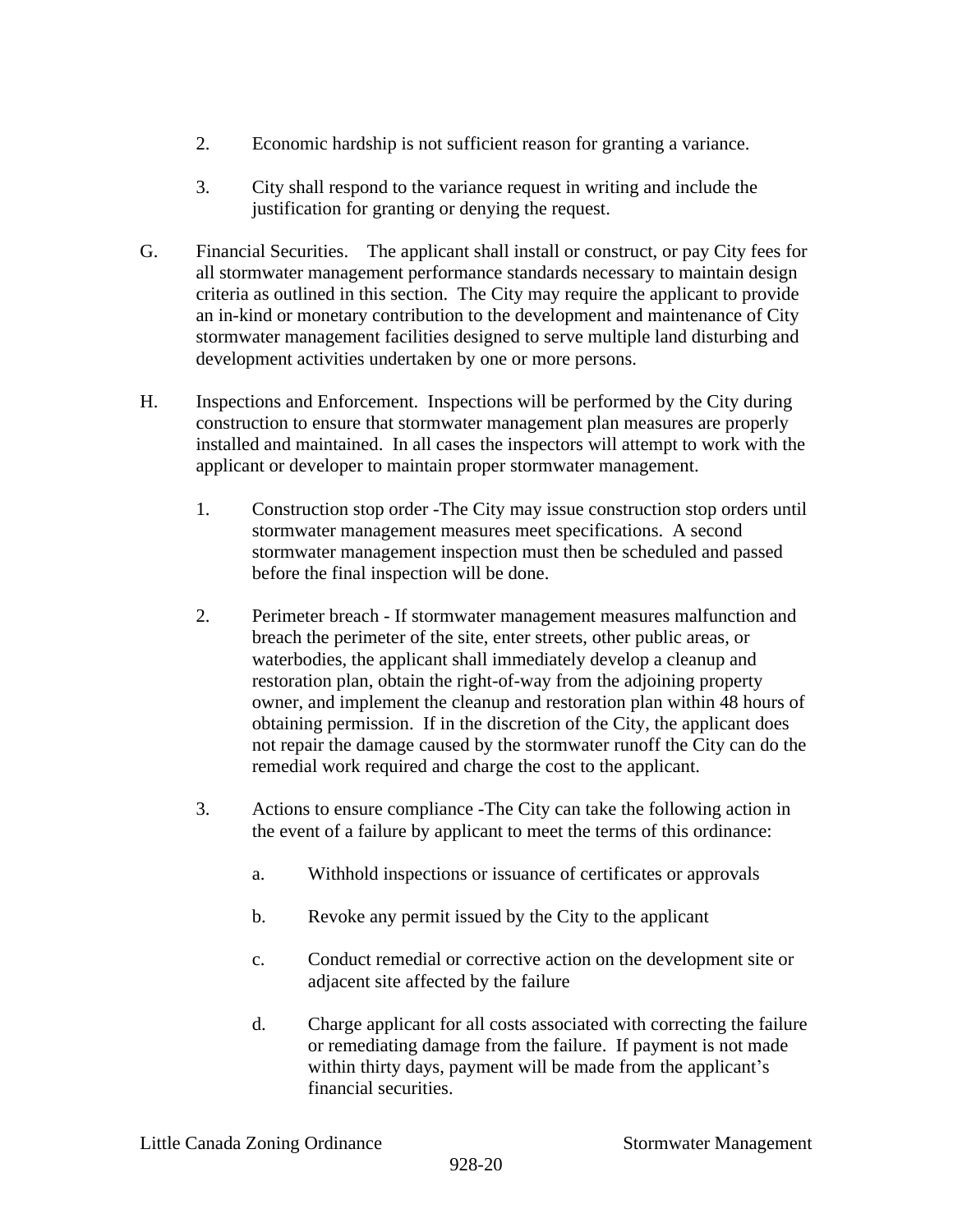- e. Bring other actions against the applicant to recover costs of remediation or meeting the terms of this ordinance.
- f. Any person, firm or corporation failing to comply with or violating any of these regulation, shall be deemed guilty of a misdemeanor and be subject to a fine or imprisonment or both. Each day that a separate violation exists shall constitute a separate offense.
- I. Maintenance of Stormwater Facilities.The City requires that stormwater facilities be maintained.
	- 1. Private Stormwater Facilities All private stormwater facilities shall be maintained in proper condition consistent with the performance standards for which they were originally designed.
	- 2. Removal of settled materials All settled materials from ponds, sumps, grit chambers, and other devices, including settled solids, shall be removed and properly disposed of as needed to ensure proper function of the device.
	- 3. Maintenance plan required No private stormwater facilities may be approved unless a maintenance plan is provided that defines who will conduct the maintenance, the type of maintenance and the maintenance intervals.
	- 4. Maintenance-friendly design All stormwater facilities must be designed to minimize the need for maintenance, to provide easy vehicle and personnel access for maintenance purposes, and be structurally sound. It shall be the responsibility of the applicant to obtain any necessary easements or other property interests to allow access to the facilities for inspection or maintenance.
	- 5. Inspection The City shall have the right to inspect all stormwater facilities during construction and at the City's discretion after construction is completed.
- J. Severability.The provisions of this ordinance are severable, and if any provisions of this ordinance, or application of any provision of this ordinance to any circumstance, is held invalid, the application of such provision to other circumstances, and the remainder of this ordinance must not be affected thereby.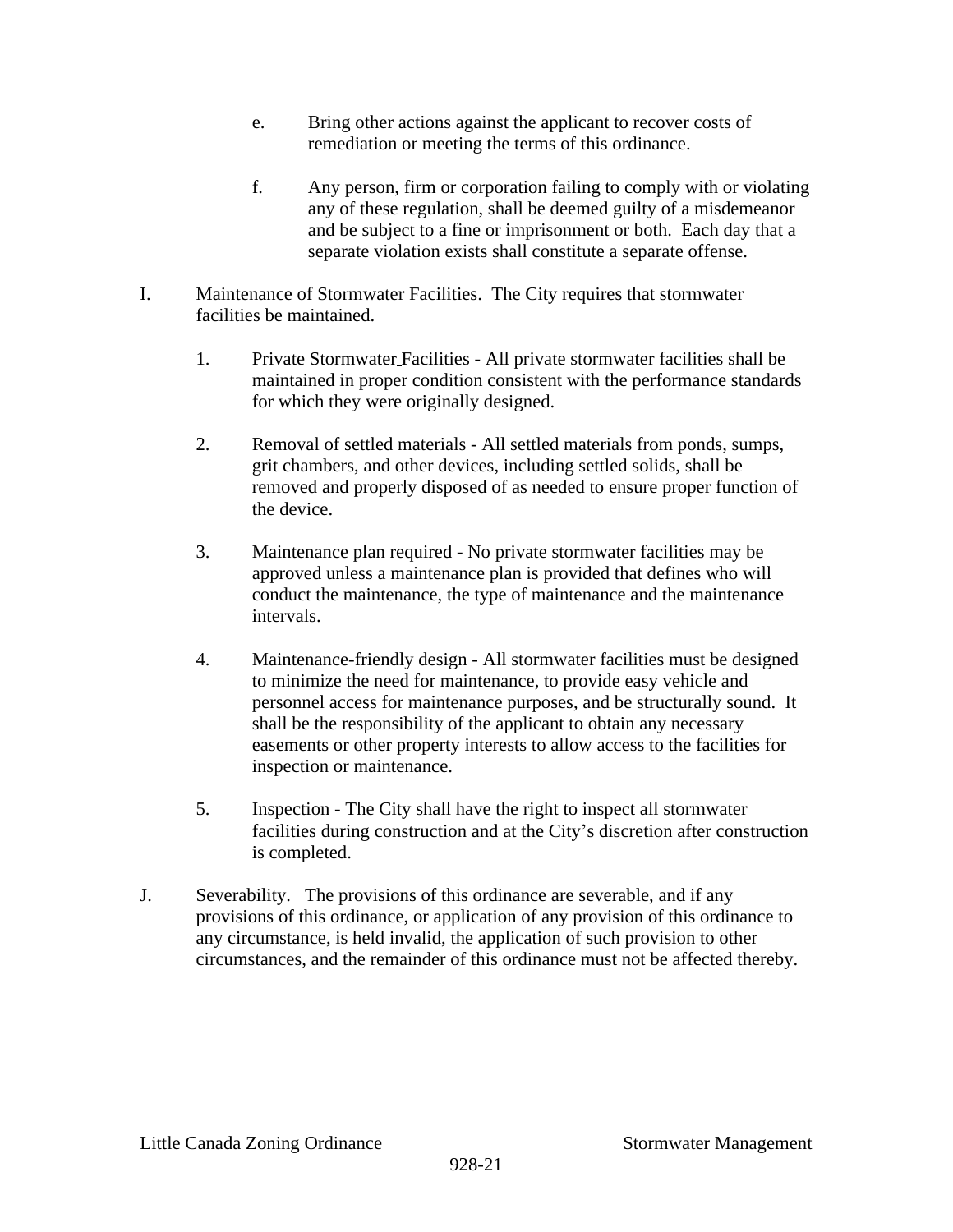#### **APPENDIX A. SPECIAL WATERS**

#### A. GENERAL REQUIREMENTS

All requirements in this Appendix are in addition to **BMPs** already specified in the permit. Where provisions of Appendix A conflict with requirements elsewhere in the permit the provisions in Appendix A take precedence. All **BMPs** used to comply with this Appendix must be documented in the **SWPPP** for the project. If the terms and conditions of this Appendix cannot be met, an individual permit will be required in accordance with Minn. R. ch. 7001.

#### B. REQUIREMENTS FOR DISCHARGING TO WETLANDS

If the project has any **storm water** discharges with the potential for significant adverse impacts to a **wetland** (e.g., conversion of a natural **wetland** to a **storm water** pond) , the **Permittee(s)** must demonstrate that the **wetland** mitigative sequence has been followed in accordance with D.1 or D.2 of this appendix.

- 1. If the potential adverse impacts to a **wetland** on a specific project site have been addressed by permits or other approvals from an official statewide program (U.S. Army Corps of Engineers 404 program, Minnesota Department of Natural Resources, or the State of Minnesota Wetland Conservation Act) that are issued specifically for the project and project site, the **Permittee** may use the permit or other determination issued by these agencies to show that the potential adverse impacts have been addressed. For the purposes of this permit, deminimus actions are determinations by the permitting agency that address the project impacts, whereas a non-jurisdictional determination does not address project impacts.
- 2. If there are impacts from the project that are not addressed in one of the permits or other determinations discussed in Appendix A, Part D.1 (e.g., permanent inundation or flooding of the **wetland**, significant degradation of water quality, excavation, filling, draining), the **Permittee** must minimize all adverse impacts to **wetlands** by utilizing appropriate measures. Measures used must be based on the nature of the **wetland**, its vegetative City types and the established hydrology. These measures include in order of preference:
	- a. Avoid all significant adverse impacts to **wetlands** from the project and post project discharge.
	- b. Minimize any unavoidable impacts from the project and post project discharge.
	- c. Provide compensatory mitigation when the **Permittee** determines that there is no reasonable and practicable alternative to having a significant adverse impact on a **wetland**. For compensatory mitigation, wetland restoration or creation shall be of the same type, size and whenever reasonable and practicable in the same watershed as the impacted wetland.

## E. DISCHARGES REQUIRING ENVIRONMENTAL REVIEW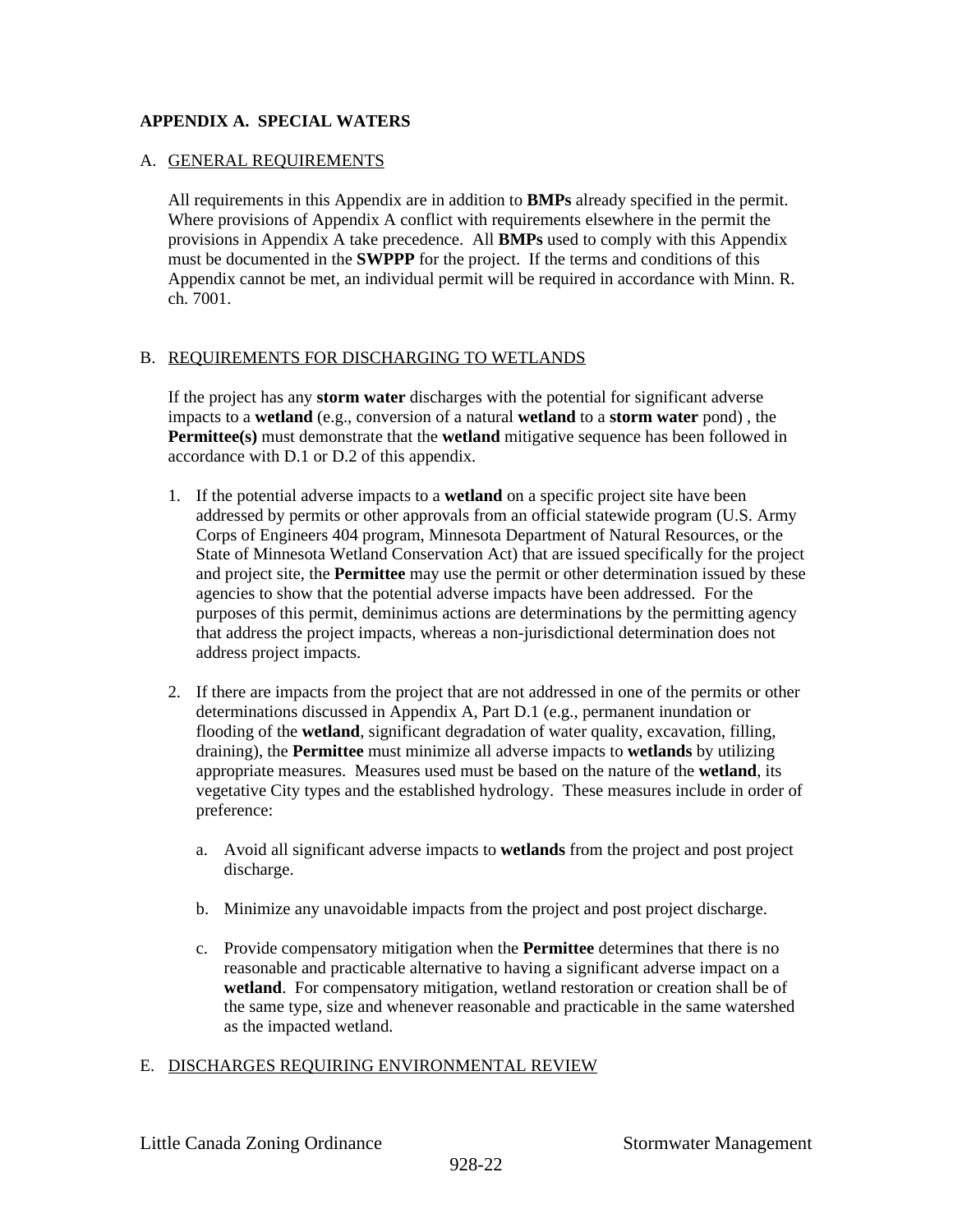This permit does not replace or satisfy any environmental review requirements, including those under the Minnesota Environmental Policy Act (MEPA) or the National Environmental Policy Act (NEPA). The **owner** must complete any environmental review required by law, including any required Environmental Assessment Work Sheets or Environmental Impact Statements, Federal environmental review, or other required review.

#### F. DISCHARGES AFFECTING ENDANGERED OR THREATENED SPECIES

This permit does not replace or satisfy any review requirements for Endangered or Threatened species, from new or **expanded discharges** that adversely impact or contribute to adverse impacts on a listed endangered or threatened species or adversely modify a designated critical habitat. The **owner** must conduct any required review and coordinate with appropriate agencies for any project with the potential of affecting threatened or endangered species, or their critical habitat.

## G. DISCHARGES AFFECTING HISTORIC PLACES OR ARCHEOLOGICAL SITES

This permit does not replace or satisfy any review requirements for Historic Places or Archeological Sites, from new or **expanded discharges** which adversely affect properties listed or eligible for listing in the National Register of Historic Places or affecting known or discovered Archeological Sites. The **owner** must be in compliance with National Historic Preservation Act and conduct all required review and coordination related to historic preservation, including significant anthropological sites and any burial sites, with the Minnesota Historic Preservation Officer.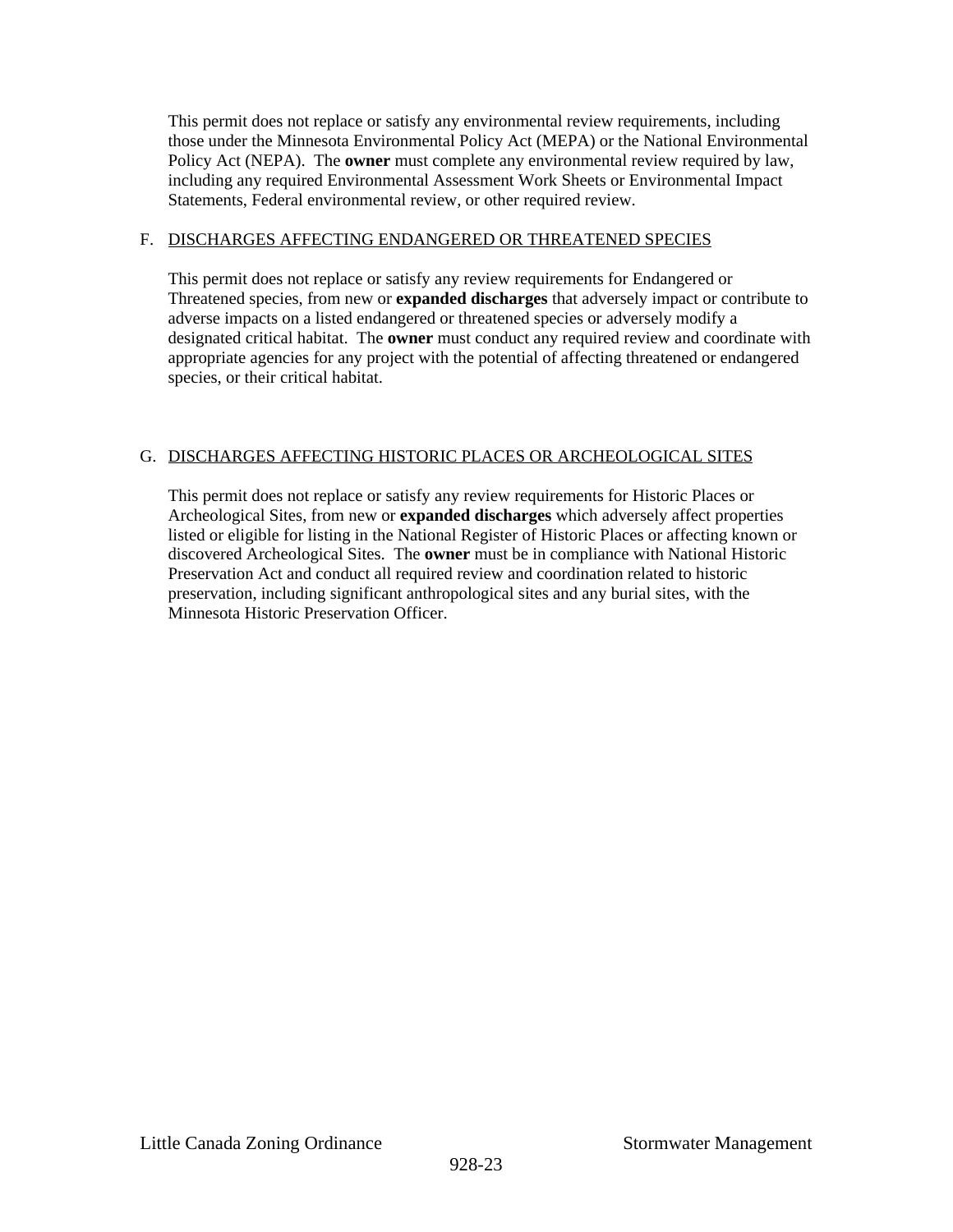#### **APPENDIX B. DEFINITIONS**

1. "**Best Management Practices (BMPs)**" means erosion and **sediment control** and water quality management practices that are the most effective and practicable means of controlling, preventing, and minimizing degradation of **surface water**, including avoidance of impacts, construction-phasing, minimizing the length of time soil areas are exposed, prohibitions, and other management practices published by state or designated area-wide planning agencies.

Individual **BMPs** found in this permit are described in the current version of **Protecting Water Quality in Urban Areas**, Minnesota Pollution Control Agency 2000. **BMPs** must be adapted to the site and can be adopted from other sources. However, they must be similar in purpose and at least as effective and stringent as MPCA's **BMPs**. (Other sources include manufacturers specifications, **Storm Water Management for Construction Activities: Developing Pollution Prevention Plans and Best Management Practices**, U.S. Environmental Protection Agency 1992, and **Erosion Control Design Manual**, Minnesota Department of Transportation, et al, 1993).

- 2. **"Commissioner"** means the **Commissioner** of the Minnesota Pollution Control Agency or the **Commissioner's** designee.
- 3. **"Common Plan of Development or Sale"** means a contiguous area where multiple separate and distinct land disturbing activities may be taking place at different times, on different schedules, but under one proposed plan. One plan is broadly defined to include design, permit application, advertisement or physical demarcation indicating that land-disturbing activities may occur.
- 4. "**Construction Activity**" For this permit, **construction activity** includes **construction activity** as defined in 40 C.F.R. part 122.26(b)(14)(x) and **small construction activity** as defined in 40 C.F.R. part  $122.26(b)(15)$ . This includes a disturbance to the land that results in a change in the topography, existing soil cover (both vegetative and non-vegetative), or the existing soil topography that may result in accelerated **storm water** runoff, leading to soil erosion and movement of sediment into **surface waters** or drainage systems. Examples of construction activity may include clearing, grading, filling and excavating. **Construction activity** includes the disturbance of less than one acre of total land area that is a part of a larger **common plan of development or sale** if the larger common plan will ultimately disturb one (1) acre or more.
- 5. **"Dewatering**" means the removal of water for **construction activity**. It can be a discharge of appropriated surface or groundwater to dry and/or solidify a construction site. It may require Minnesota Department of Natural Resources permits to be appropriated and if contaminated may require other MPCA permits to be discharged.
- 6. "**Energy Dissipation**" means methods employed at pipe outlets to prevent erosion. Examples include, but are not limited to: concrete aprons, riprap, splash pads, and gabions that are designed to prevent erosion.
- 7. **"Erosion Prevention"** means measures employed to prevent erosion including but not limited to: soil stabilization practices, limited grading, mulch, temporary or **permanent cover**, and construction phasing.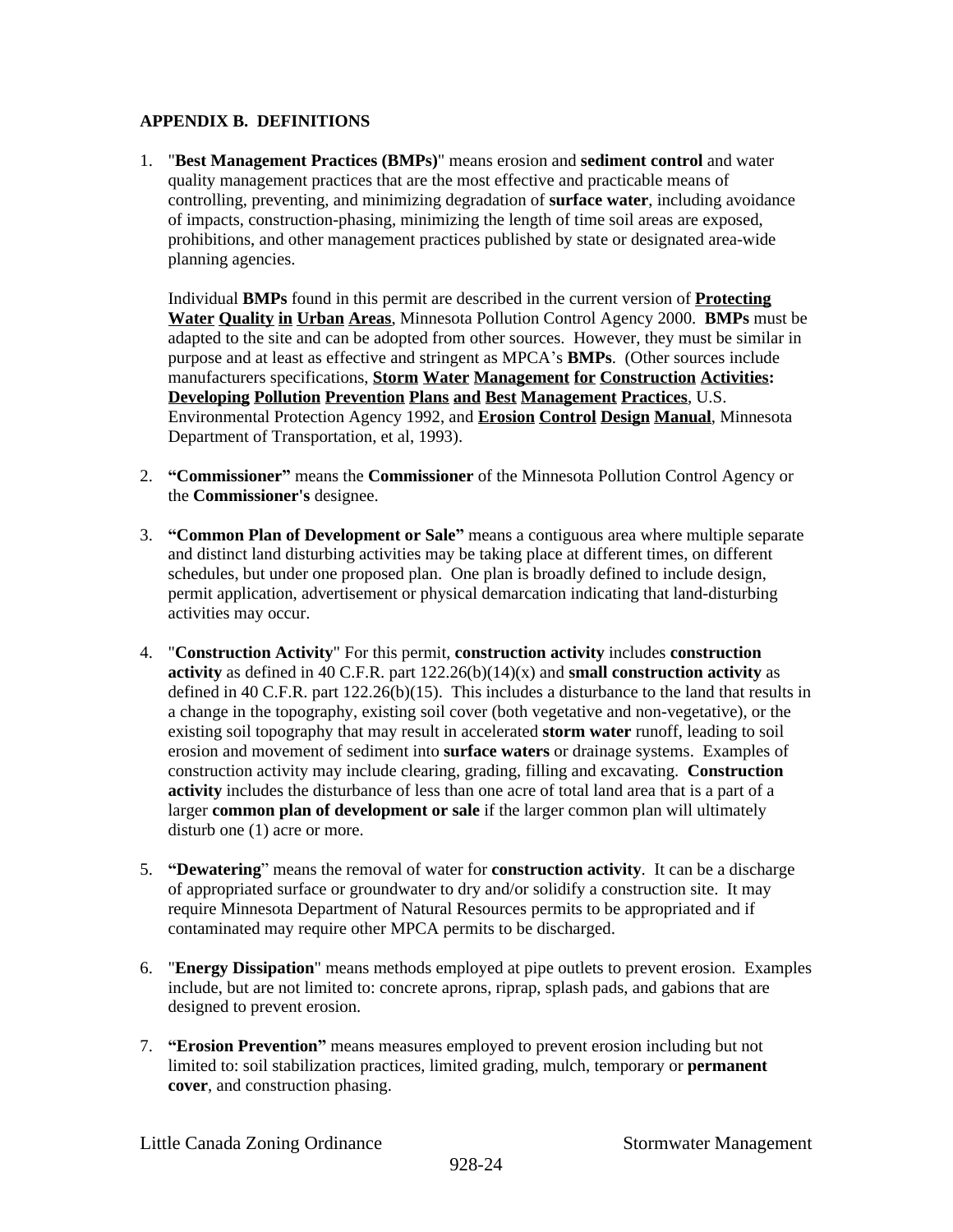- 8. "**Final Stabilization**" means that either:
	- a. All soil disturbing activities at the site have been completed and a uniform (e.g., evenly distributed, without large bare areas) perennial vegetative cover with a density of 70% of the native background vegetative cover for the area has been established on all unpaved areas and areas not covered by permanent structures, or equivalent permanent stabilization measures (such as the use of riprap, gabions, or geotextiles) have been employed;
	- b. For individual lots in residential construction by either: (a) The homebuilder completing **final stabilization** as specified above, or (b) the homebuilder establishing temporary stabilization including perimeter controls for an individual lot prior to occupation of the home by the homeowner and informing the homeowner of the need for, and benefits of, **final stabilization.** (Homeowners typically have an incentive to put in the landscaping functionally equivalent to **final stabilization** as quick as possible to keep mud out of their homes and off sidewalks and driveways.); or
	- c. For construction projects on land used for agricultural purposes (e.g., pipelines across crop or range land) **final stabilization** may be accomplished by returning the disturbed land to its preconstruction agricultural use. Areas disturbed that were not previously used for agricultural activities, such as buffer strips immediately adjacent to **surface waters** and drainage systems, and areas which are not being returned to their preconstruction agricultural use must meet the **final stabilization** criteria in (a) or (b) above.
- 9. "**General Contractor**" means the party who signs the construction contract with the **owner** to construct the project described in the final plans and specifications. Where the construction project involves more than one contractor, the **general contractor** will be the party responsible for managing the project on behalf of the **owner**. In some cases, the **owner** may be the **general contractor**. In these cases, the **owner** may contract an individual as the **operator** who would become the Co-Permittee.
- 10. "**Homeowner Factsheet"** means a fact sheet developed by the MPCA to be given to homeowners at the time of sale by a builder to inform the homeowner of the need for, and benefits of, **final stabilization**.
- 11. "**Impervious Surface**" means a constructed hard surface that either prevents or retards the entry of water into the soil and causes water to run off the surface in greater quantities and at an increased rate of flow than prior to development. Examples include rooftops, sidewalks, patios, driveways, parking lots, storage areas, and concrete, asphalt, or gravel roads.
- 12. "**National Pollutant Discharge Elimination System (NPDES)**" means the program for issuing, modifying, revoking, reissuing, terminating, monitoring, and enforcing permits under the Clean Water Act (Sections 301, 318, 402, and 405) and United States Code of Federal Regulations Title 33, Sections 1317, 1328, 1342, and 1345..
- 13. "**Normal Wetted Perimeter**" means the area of a conveyance, such as a ditch, channel, or pipe that is in contact with water during flow events that are expected to occur once every year.
- 14. "**Notice of Termination**" means notice to terminate coverage under this permit after construction is complete, the site has undergone **final stabilization**, and maintenance agreements for all permanent facilities have been established, in accordance with all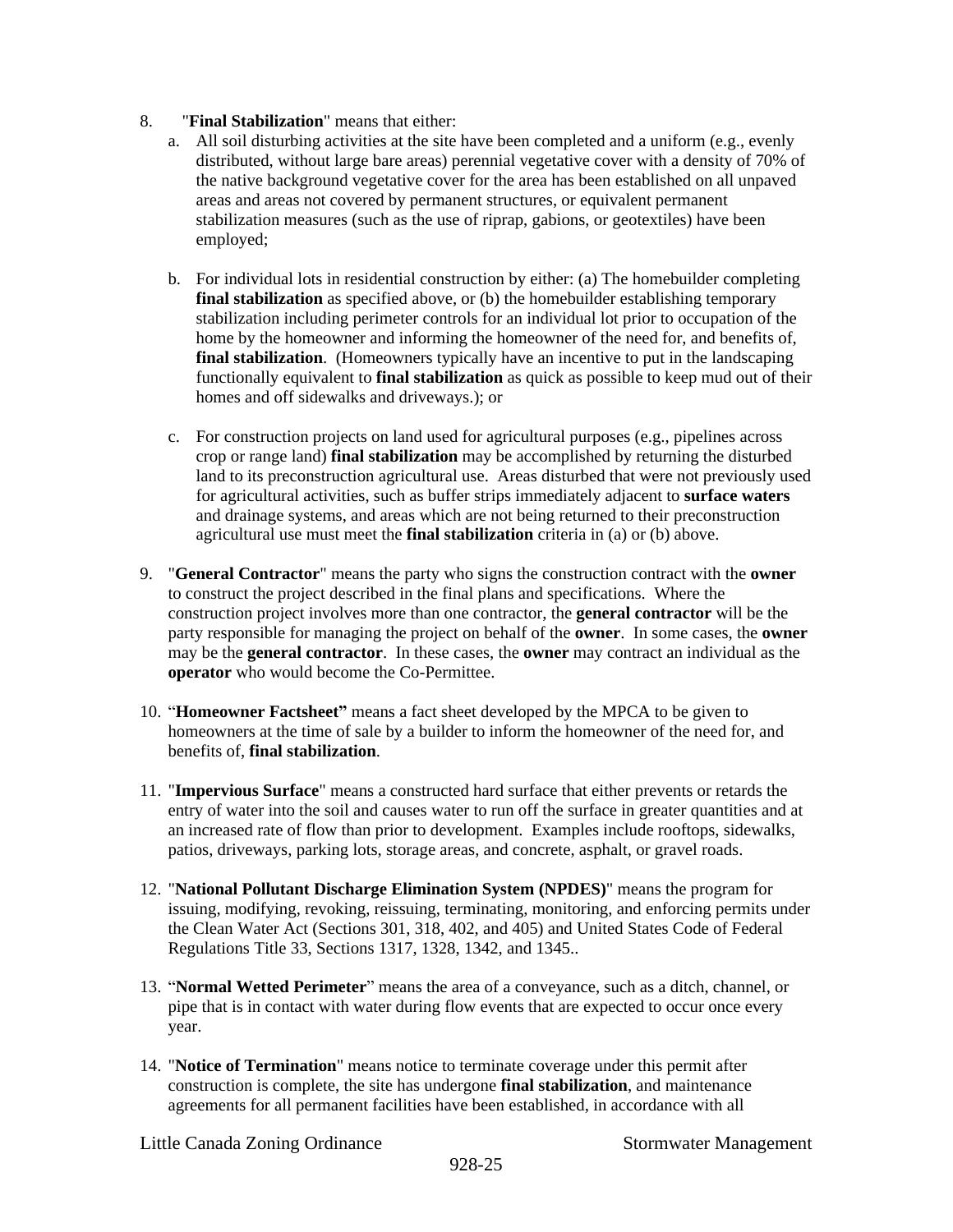applicable conditions of this permit. **Notice of Termination** forms are available from the MPCA.

- 15. **"Operator"** means the person (usually the **general contractor**), designated by the **owner**, who has day to day operational control and/or the ability to modify project plans and specifications related to the **SWPPP**. The person must be knowledgeable in those areas of the permit for which the **operator** is responsible, (Part II.B. and Part IV.) and must perform those responsibilities in a workmanlike manner.
- 16. "**Owner**" means the person or party possessing the title of the land on which the construction activities will occur; or if the **construction activity** is for a lease holder, the party or individual identified as the lease holder; or the contracting government agency responsible for the **construction activity**.
- 17. "**Permanent Cover**" means **final stabilization**. Examples include grass, gravel, asphalt, and concrete.
- 18. "**Permittee**" means a person or persons, firm, or governmental agency or other institution that signs the application submitted to the MPCA and is responsible for compliance with the terms and conditions of this permit.
- 19. **"Saturated Soil"** means the highest seasonal elevation in the soil that is in a reduced chemical state because of soil voids being filled with water. **Saturated soil** is evidenced by the presence of redoximorphic features or other information.
- 20. "**Sediment Control**" means methods employed to prevent sediment from leaving the site. **Sediment control** practices include silt fences, sediment traps, earth dikes, drainage swales, check dams, subsurface drains, pipe slope drains, storm drain inlet protection, and temporary or permanent sedimentation basins.
- 21. "**Small Construction Activity**" means small construction activity as defined in 40 C.F.R. part 122.26(b)(15) . Small construction activities include clearing, grading and excavating that result in land disturbance of equal to or greater than one acre and less than five acres. **Small construction activity** includes the disturbance of less than one (1) acre of total land area that is part of a larger **common plan of development or sale** if the larger common plan will ultimately disturb equal to or greater than one and less than five (5) acres.
- 22. "**Stabilized**" means the exposed ground surface has been covered by appropriate materials such as mulch, staked sod, riprap, wood fiber blanket, or other material that prevents erosion from occurring. Grass seeding is not stabilization.
- 23. "**Standard Plates**" means general drawings having or showing similar characteristics or qualities that are representative of a construction practice or activity.
- 24. "**Storm water**" is defined under Minn. R. 7077.0105, subp. 41(b), and includes precipitation runoff, **storm water** runoff, snow melt runoff, and any other surface runoff and drainage.
- 25. **"Storm Water Pollution Prevention Plan"** means a plan for **storm water** discharge that includes **erosion prevention** measures and **sediment controls** that, when implemented, will decrease soil erosion on a parcel of land and decrease off-site nonpoint pollution.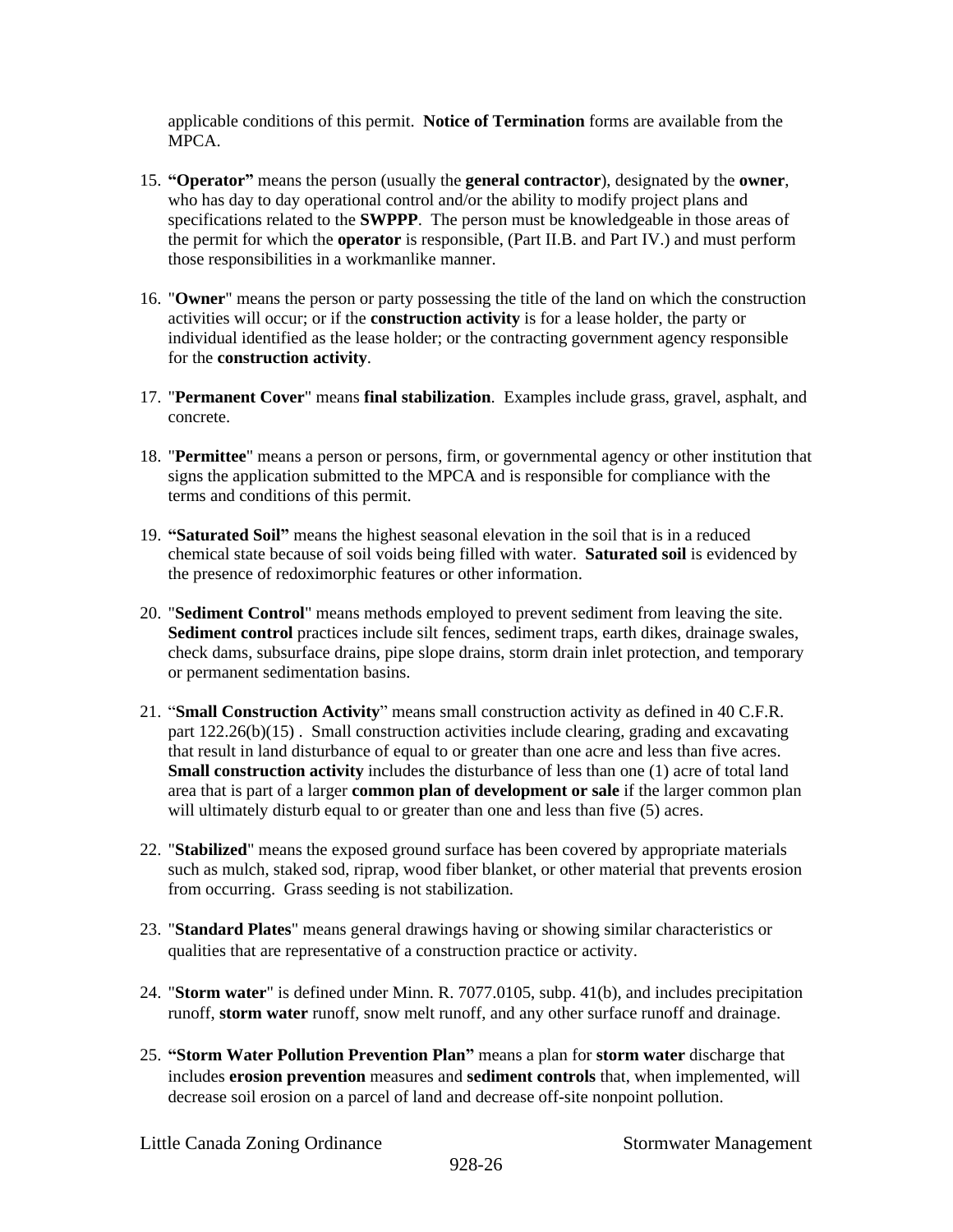- 26. **"Surface Water or Waters"** means all streams, lakes, ponds, marshes, **wetlands**, reservoirs, springs, rivers, drainage systems, waterways, watercourses, and irrigation systems whether natural or artificial, public or private.
- 27. "**Temporary Erosion Protection**" means methods employed to prevent erosion. Examples of temporary cover include; straw, wood fiber blanket, wood chips, and erosion netting.
- 28. "**Underground Waters**" means water contained below the surface of the earth in the saturated zone including, without limitation, all waters whether under confined, unconfined, or perched conditions, in near surface unconsolidated sediment or regolith, or in rock formations deeper underground. The term ground water shall be synonymous with underground water.
- 29. **"Waters of the State"** (as defined in Minn. Stat. § 115.01, subd. 22) means all streams, lakes, ponds, marshes, watercourses, waterways, wells, springs, reservoirs, aquifers, irrigation systems, drainage systems and all other bodies or accumulations of water, surface or underground, natural or artificial, public or private, which are contained within, flow through, or border upon the state or any portion thereof.
- 30. **"Water Quality Volume"** means ½ inch of runoff from the new **impervious surfaces** created by this project and is the volume of water to be treated in the permanent **storm water** management system, as required by this permit except as provided in Appendix A.C.2.
- 31. **"Wetland" or "Wetlands**" is defined in Minn. R. 7050.0130, subp. F and includes those areas that are inundated or saturated by surface water or groundwater at a frequency and duration sufficient to support, and that under normal circumstances do support, a prevalence of vegetation typically adapted for life in **saturated soil** conditions. **Wetlands** generally include swamps, marshes, bogs, and similar areas. Constructed **wetlands** designed for wastewater treatment are not **waters of the state**. **Wetlands** must have the following attributes:
	- a. A predominance of hydric soils;
	- b. Inundated or saturated by **surface water** or groundwater at a frequency and duration sufficient to support a prevalence of hydrophytic vegetation typically adapted for life in a **saturated soil** condition; and
	- c. Under normal circumstances support a prevalence of such vegetation.